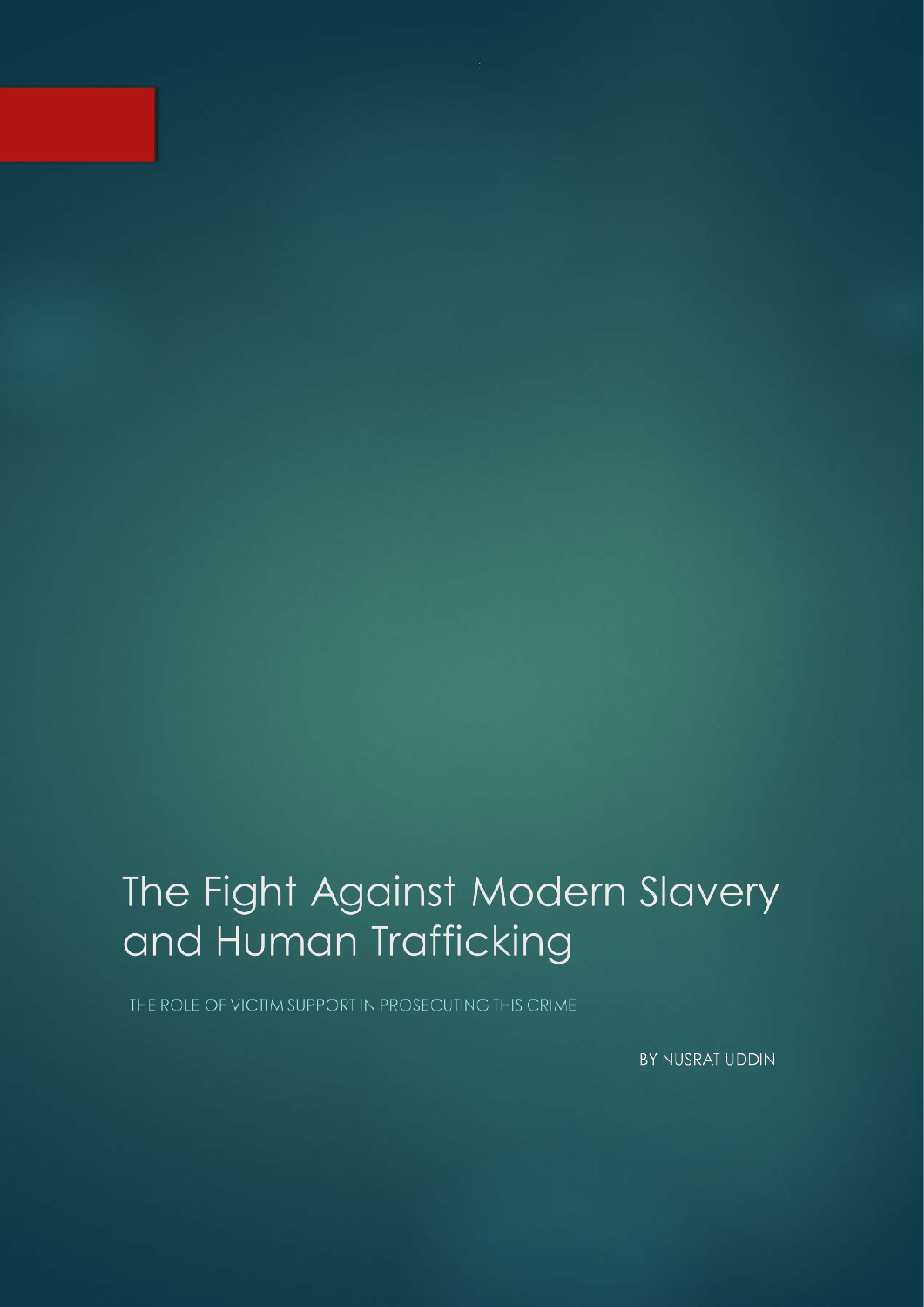# Acknowledgements

First and foremost, thank you to the Winston Churchill Memorial Trust for funding this piece of research.

Extended thanks to all the organisations listed below for allowing access to their offices, staff, clients and networks in order to support this piece of research. In particular to those who participated in focus groups, surveys and one-to-one interviews, especially all the survivors who shared their experiences.

Final thanks to Wilson Solicitors LLP, the colleagues who gave this researcher the time and support required to formulate this report.

#### Organisations involved in the USA

Urban Justice Center, Sanctuary for Families, Safe Horizons, ECPAT USA, CAST LA, Freedom Network USA, Human Rights First, The Trafficking Institute, Polaris Project, The Human Trafficking Legal Center, CAST LA's Survivors Network.

\*(Also several state officials who have chosen to remain anonymous)

#### Organisations involved in Europe

Hope for Justice, Kalayaan, Bakhita House, Wilson Solicitors LLP, HVO Querido Amsterdam, CoMensha Amersfoot, Public Interest Litigation Project, The Dutch Ministry of Justice and Security, PAG-ASA Brussels, Payoke Antwerp, Churches' Commission for Migrants in Europe (CCME), Cabinet d'avocats du Quartier des Libertés.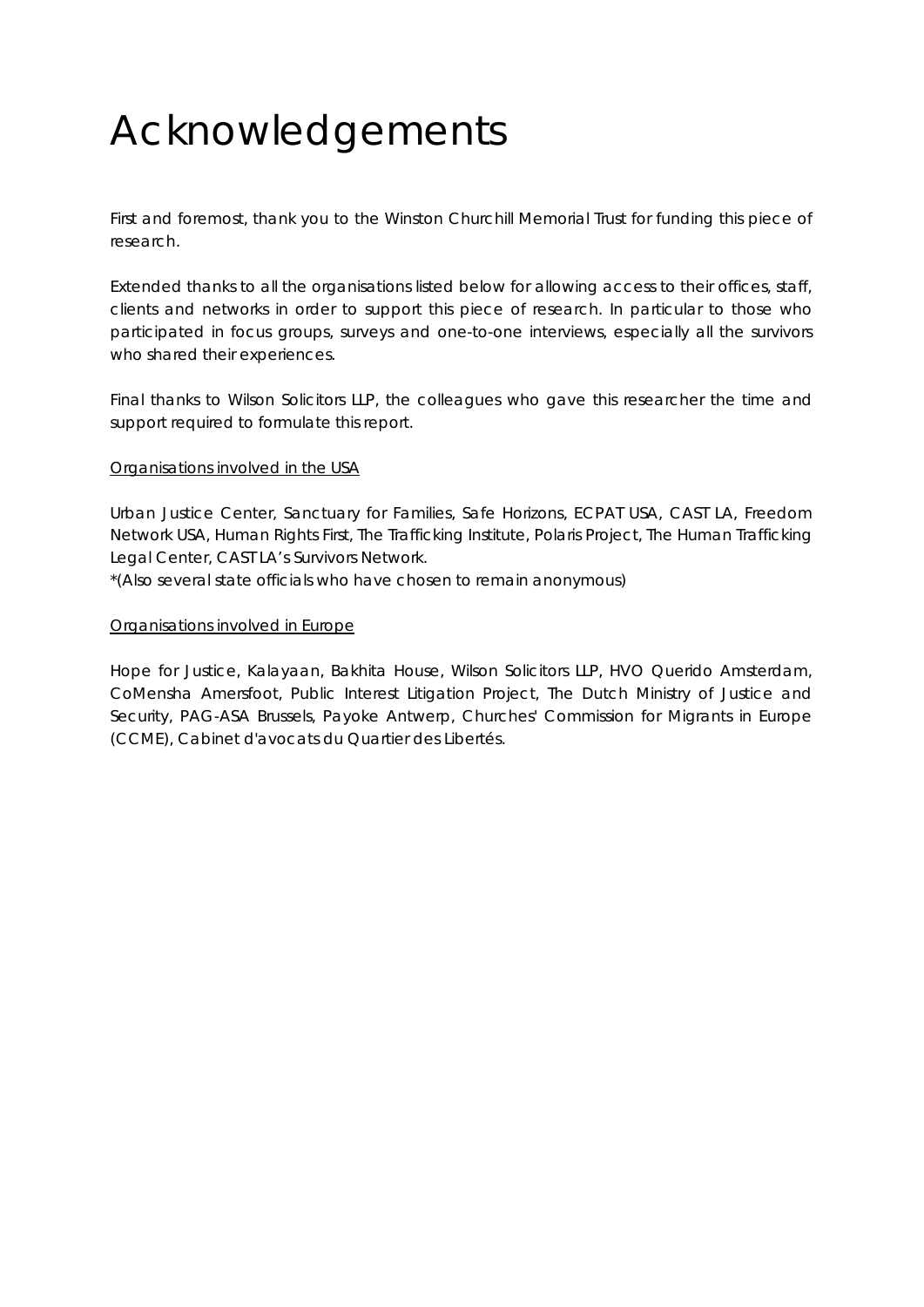### Foreword

*The Prime Minister has named Modern Slavery as the greatest Human Rights issue of our time. The Modern Slavery Act 2015 was an important step by parliament towards*  addressing this. Disappointingly, over three years later, while numbers of people being *identified as possible victims through the National Referral Mechanism increases year on year, the number of prosecutions and convictions of traffickers remains low.*

*This report goes some way to explaining this, evidencing what the police have now been*  saying for some time, that if victims are not looked after and do not feel safe, they either won't come forward in the first place, they are too frightened to disclose and give *evidence, or they disappear. In contrast, in the instances where support for victims depends on the individual victim's needs, rather than arbitrary time frames, the outcomes for prosecutions are far better.*

*At present the UK system doesn't work well enough for victims. This report compares the*  UK's support offer to that offered by the United States, Belgium and Netherlands. *Comparatively victims in the UK receive support for a shorter period of time giving less certainly. I recently tabled a parliamentary question asking how many slavery and reparation orders have been made and was informed that by the end of 2017 none had*  been made. If the system does not work for victims, in terms of support to recover from the *crime they have been a victim of, does not provide compensation for that crime, if it does not equip victims to move on to decent work, it is not hard to see why it is hard for the police to persuade victims to engage with it.*

*I* urge my parliamentary colleagues and policy makers to read this research and take the *learning from it- that we cannot effectively address trafficking nor convict traffickers if we do not look after the victims.*

*Vernon Coaker MP, Co- Chair APPG on Trafficking and Modern Slavery*

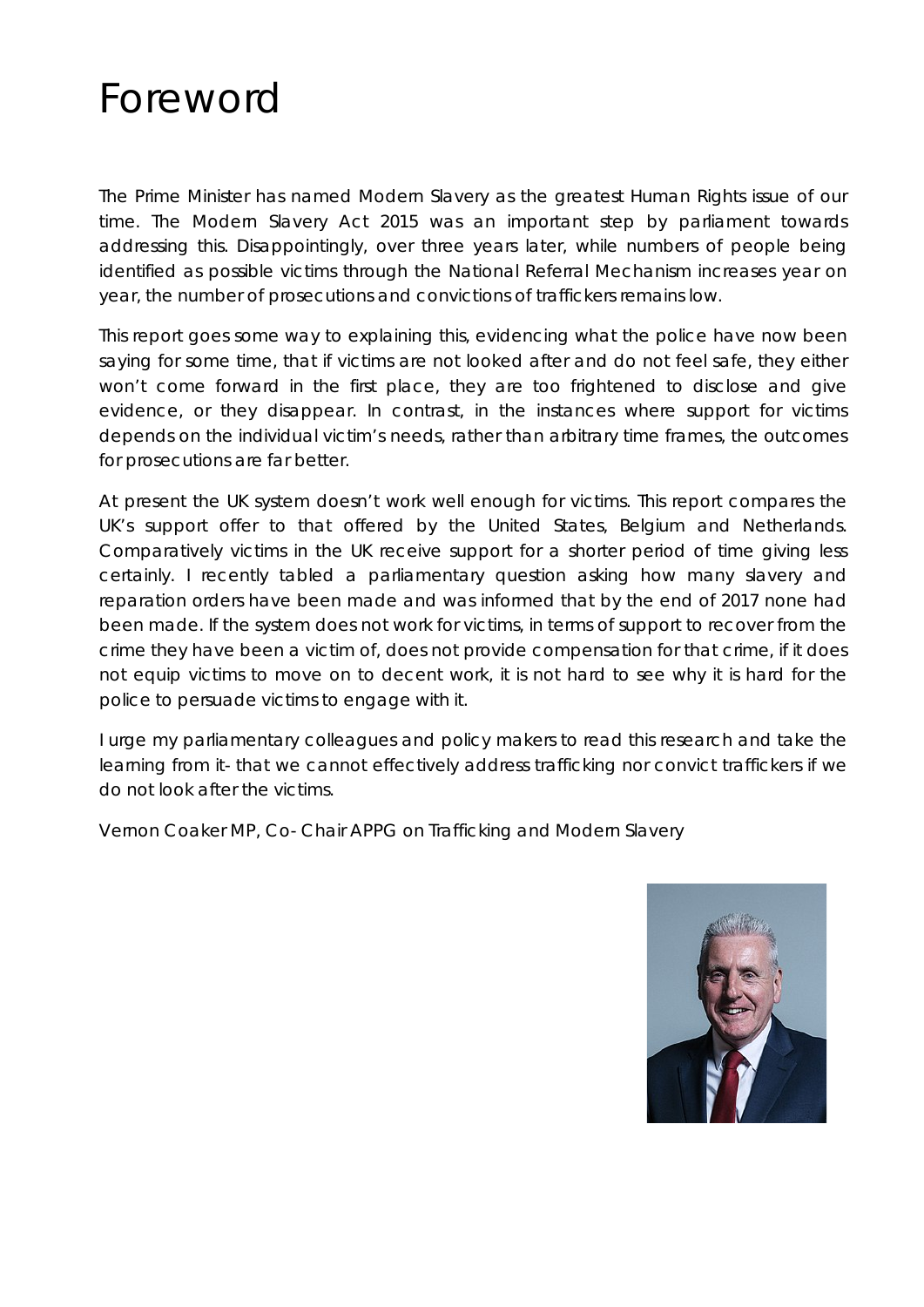# Executive Summary

Every year thousands of individuals are identified as potential victims of human trafficking and modern slavery (VOTs) in the UK. While crime rates overall have been declining since the mid-1990s, this crime remains on the rise, with the numbers increasing each year.<sup>[1](#page-3-0)</sup>

The Modern Slavery Act 2015 (MSA) was aimed at preventing this abhorrent crime and making the UK a global leader in the fight against it<sup>1</sup>. The focus of the MSA was to bolster law enforcement and combat trafficking through the criminal justice system. However the National Audit Office review in [2](#page-3-1)017 confirmed that there have been few prosecutions or convictions as a result of the MSA.<sup>2</sup>

The MSA has been severely criticised for failing to address victims' needs and their potential role in combatting this crime.[3](#page-3-2) For many victims, part of the recovery process following their escape is to seek justice and redress through the criminal justice system (CJS). The Code of Practice for Victims of Crime (Victims' Code)<sup>[4](#page-3-3)</sup> outlines clearly and precisely the level of service that victims of crime are entitled to receive. However VOTs have particular needs, which are not addressed by the Victims' Code or the MSA. Indeed, a recent report from the Anti-Trafficking Monitoring (ATMG) group, which conducted UK based research with government representatives, support agencies, lawyers, NGOs and law enforcement agencies, found that there were two main factors impacting authorities' ability to mount a prosecution.[5](#page-3-4) The first was inadequate support for victims and the second was lack of resources. Increased funding was promptly identified for law enforcement, however increased funding for victim support has been less forthcoming. In October 2017 reforms of the victim support system were announced by the government however lack of funding remains a key issue in improving support.<sup>[6](#page-3-5)</sup>

VOTs have particular vulnerabilities which led them to be in a position where they were exploited in the first place. Unless and until we address these vulnerabilities and ensure that VOTs are in a stable and secure position to be able to come forward, report this crime, brave future reprisals and become credible witnesses, we will not improve our prosecution rates. If we wish to be leaders in this fight, we must enable victims to engage with the CJS from beginning to end and ensure they do not fall vulnerable to exploitation again. Many victims may still be under the influence of their traffickers and it is crucial that they are able to trust that the state system is able to meet their basic needs or they may fall prey to exploitation again.

In the face of mounting evidence that VOTs are being denied adequate services, this document collates both quantitative and qualitative research with victims and support professionals, across the western world (USA and Europe) in order to analyse what assists VOTs and facilitates their participation with the CJS in order for us to successfully prosecute traffickers.

This research shines a light on how VOTs experience the criminal justice process, the challenges they face, and whether their statutory rights and entitlements can be improved to deal with these issues. We make recommendations for changes to both policy and procedures to put the UK at the forefront in the fight against Modern Slavery and Human Trafficking.

1

<span id="page-3-0"></span><sup>1</sup> National Crime Agency statistics (http://www.nationalcrimeagency.gov.uk/publications/national-referral-mechanismstatistics/2018-nrm-statistics)

<span id="page-3-1"></span><sup>2</sup> National Audit Office Report - Reducing Modern Slavery – December 2017 (https://www.nao.org.uk/wp-content/uploads/ 2017/12/Reducing-Modern-Slavery.pdf

<span id="page-3-2"></span><sup>3</sup> https://www.antislavery.org/analysis-modern-slavery-act/

<span id="page-3-4"></span><span id="page-3-3"></span><sup>4</sup> https://services.parliament.uk/bills/2017-19/modernslaveryvictimsupport.html

<sup>5</sup> ATMG - Before the Harm is Done Examining the UK's response to the prevention of trafficking September 2018

<span id="page-3-5"></span><sup>6</sup> https://www.bailii.org/cgi-bin/format.cgi?doc=/ew/cases/EWHC/Admin/2018/2951.html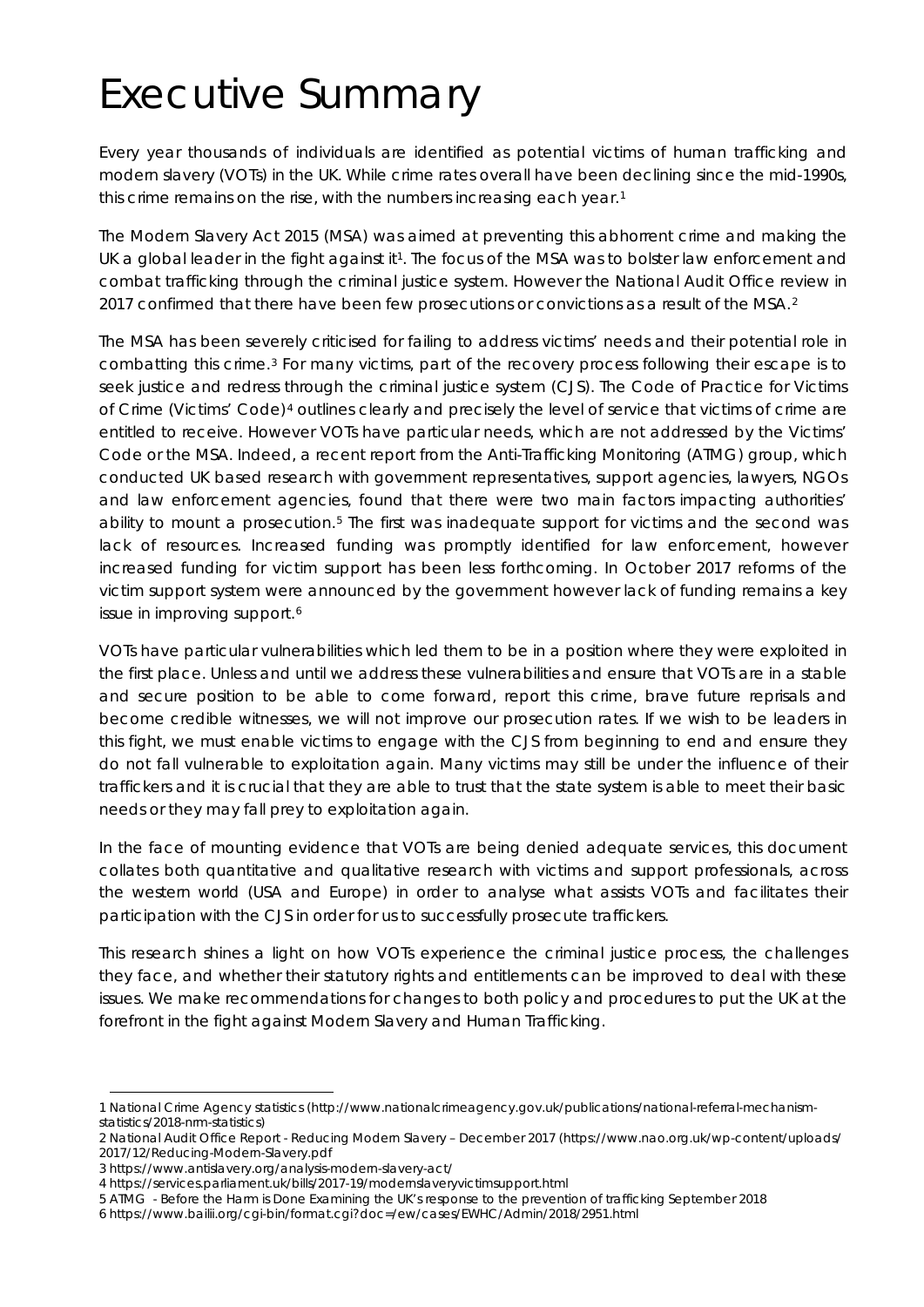# Summary of Findings

|                                                                                                            | <b>United States</b>                                                                                                                                               | <b>Belgium &amp; Netherlands</b>                                                                                                                          | <b>United Kingdom</b>                                                                                                                                              |
|------------------------------------------------------------------------------------------------------------|--------------------------------------------------------------------------------------------------------------------------------------------------------------------|-----------------------------------------------------------------------------------------------------------------------------------------------------------|--------------------------------------------------------------------------------------------------------------------------------------------------------------------|
| <b>Are victims</b><br>afraid of the<br>authorities?                                                        | Yes                                                                                                                                                                | Yes                                                                                                                                                       | Yes                                                                                                                                                                |
| What are the<br>main reasons<br>victims are<br>afraid of the<br>authorities?                               | Fear of Deportation<br>Fear of Reprisals<br>Distrust in authorities                                                                                                | Fear of Deportation<br>Fear of Reprisals<br>Distrust in authorities                                                                                       | Fear of Deportation<br>Fear of Reprisals<br>Distrust in authorities                                                                                                |
| What systems<br>are being<br>offered to assist<br>victims with<br>these issues?                            | Trafficking Visa (T-Visa)<br>Long term support<br>workers to assist with<br>socio-economic issues<br>Legal representation<br>throughout the<br>prosecution process | Short term leave<br>Long term support<br>workers to assist with<br>socio-economic issues<br>Legal representation<br>throughout the<br>prosecution process | Short term leave<br>Short term support<br>workers to assist with<br>socio-economic issues<br>No options for victim<br>representation in the<br>prosecution process |
| Which of the<br>systems offered<br>are actually<br>assisting victims<br>to engage with<br>the authorities? | Trafficking Visa (T-Visa)<br>Support workers<br>Legal assistance                                                                                                   | Support workers<br>Legal assistance                                                                                                                       | Support workers <sup>7</sup><br>Legal assistance <sup>8</sup>                                                                                                      |

This research is the first to look at the engagement of VOTs in the prosecution process. It analyses the impact of victim services on VOTs' ability to provide evidence. The research shows the positive impact of receiving appropriate support services, enabling VOTs to engage effectively in the CJS.

The results highlight that fear of deportation or removal and reprisals from traffickers are the crucial factors for VOTs' reluctance to report this crime to the authorities. This concern was found across the countries researched in the western world, and is understandable given the majority of VOTs in the west have been trafficked from countries less economically developed, where there is little protection for victims against their traffickers if they were to return.

It is clear that the US has the strongest services available to VOTs, with a specific long term trafficking visa giving legal status to VOTs, enabling them to obtain long term support services and specific legal representation through the CJS. The UK is the weakest in this respect with no specific long-term trafficking visa, only the possibility of a short-term grant of leave $9$  which subsequently needs to be extended, therefore not providing long term security. The UK only provides short term support services and no access to legal representation through the CJS. European countries do offer long term support and specific legal representation through the CJS, but offer similar immigration options to the UK.

1

<span id="page-4-0"></span><sup>7</sup> Support workers are time limited to the NRM recovery period which aims to be 45 days

<span id="page-4-1"></span><sup>8</sup> Legal assistance depends on support workers identifying the VOTs needs and availability of relevant lawyers

<span id="page-4-2"></span><sup>9</sup> Although the guidance is generally 12-30months most VOTs are granted 12 months, although some even less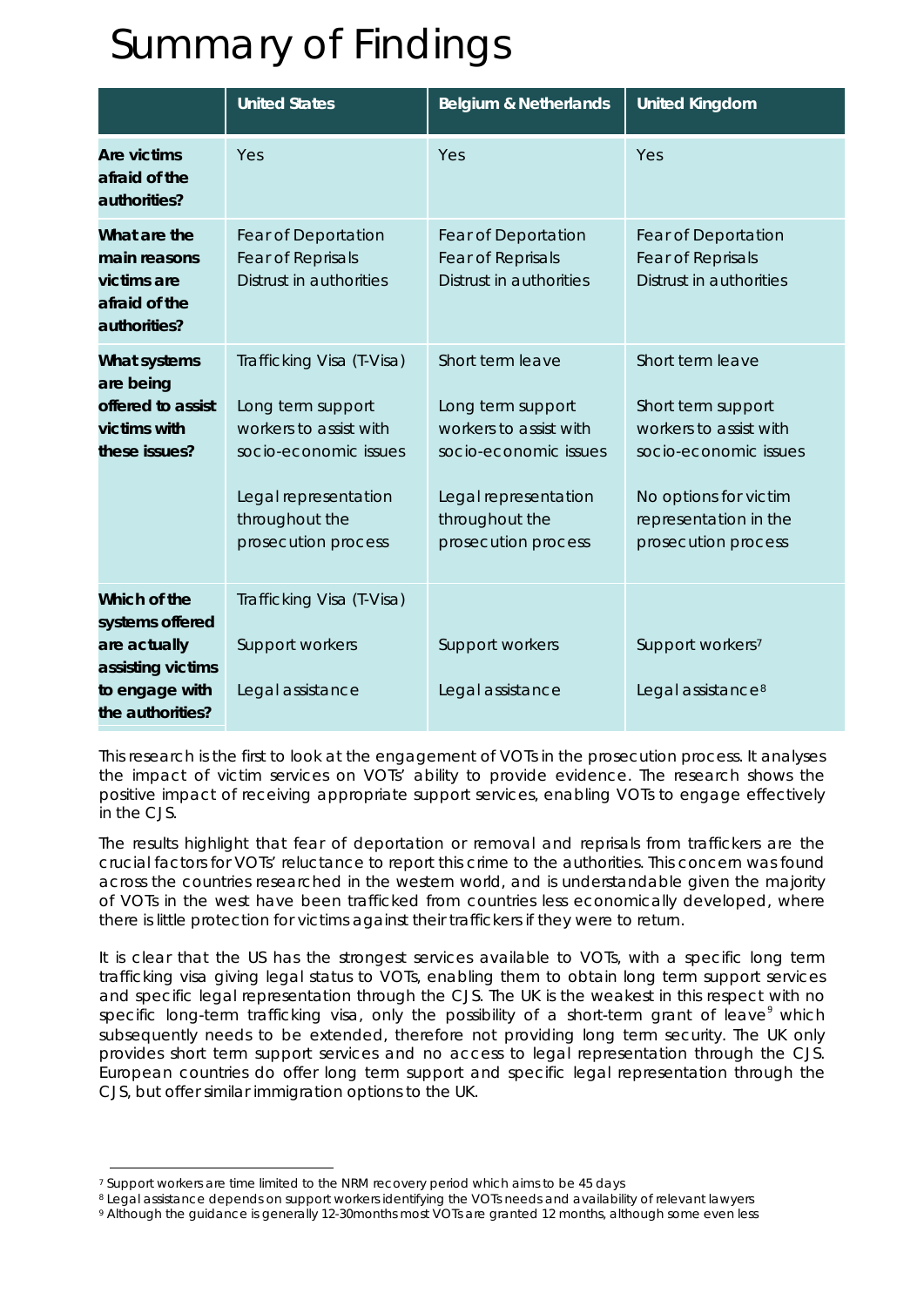### Summary of Recommendations

This comparative study has highlighted the strengths and weaknesses of the support systems across the west and how they affect both the VOTs' ability to engage with the police and the subsequent prosecution of the perpetrators of this crime. In light of these findings we are able to recommend that the UK develop its own support systems in order to empower VOTs to come forward, report to the police and give evidence against their traffickers.

Firstly, it is clear that access to support workers is a crucial tool the UK offers which helps VOTs to come forward, report to the police and proceed with any investigation. The majority of VOTs questioned, who had engaged with the prosecution, identified that having a support worker was a key element in enabling them to do so. Support workers can assist with victims' socioeconomic issues in order to help them stabilise enough to engage with the authorities. Since VOTs felt that their distrust of authorities was a considerable hurdle in them approaching the police, having the support of a confidante they are able to build a trusting relationship with over a significant period of time is crucial to aid their engagement with the criminal justice system. Thus long-term support workers who can offer socio-economic help as well as pastoral support, should be the focus for funding in order to provide effective support for a longer period. In that way we can ensure that VOTs have adequate assistance throughout the long prosecution process. Indeed, both the US and European countries visited offer long term support workers for VOTs.

Secondly, the lack of immigration status and fear of deportation is identified by UK victims as a significant hurdle in them engaging with the authorities, as they fear removal to their country of origin. Both VOTs and their US support providers identify access to the Trafficking Visa (T-Visa) as a significant factor in their ability to engage in criminal proceedings. The T-visa allows for 4 years leave and can lead to settled status, whereas the UK authorities usually only grant one year of leave to recognised VOTs. This can be extended at the end of each year, but there is no guarantee of an extension being granted and no clear route to settlement. Although some applicants, although certainly not all, may be able to apply for asylum, this is a much longer process and more uncertain than the T-Visa in the US. All support workers in the US stated that their clients were rarely refused a T-visa, compared to asylum which had a higher threshold. Offering longer term security to VOTs will inevitably be a crucial factor in their ability to engage with the CJS; VOTs identify that the main reason they fear the police and prosecution process is their concern about removal and return to their country of origin, where their traffickers have power, control and can take revenge. Consequently, an extension to the period of leave offered to UK VOTs is strongly recommended.

Finally, VOTs in both the USA and the European countries visited are all offered legal representation throughout the prosecution process, giving them the same rights to representation and legal advice as the perpetrators of the crimes. VOTs in the USA and support providers in the European countries visited identified this as being of significant assistance to VOTs when engaging with the CJS. The lawyer can work with the prosecuting authorities to ensure that the victim is treated as such and not criminalised or punished unfairly for any of the activities in which they were forced to partake or witness. It is important that prosecution rates are improved but this should be done by pursuing those responsible for the criminal exploitation, not by criminalising the victims. This level of protection will bolster VOTs' confidence to come forward and engage with the authorities; options for this should be explored in the UK.

In conclusion the following recommendations are made for the UK:

- Extend VOTs' access to support workers to ensure socio-economic stability and pastoral support;
- Longer periods of secure immigration status for VOTs; and
- Provisions for specialist representation throughout the CJS for victims.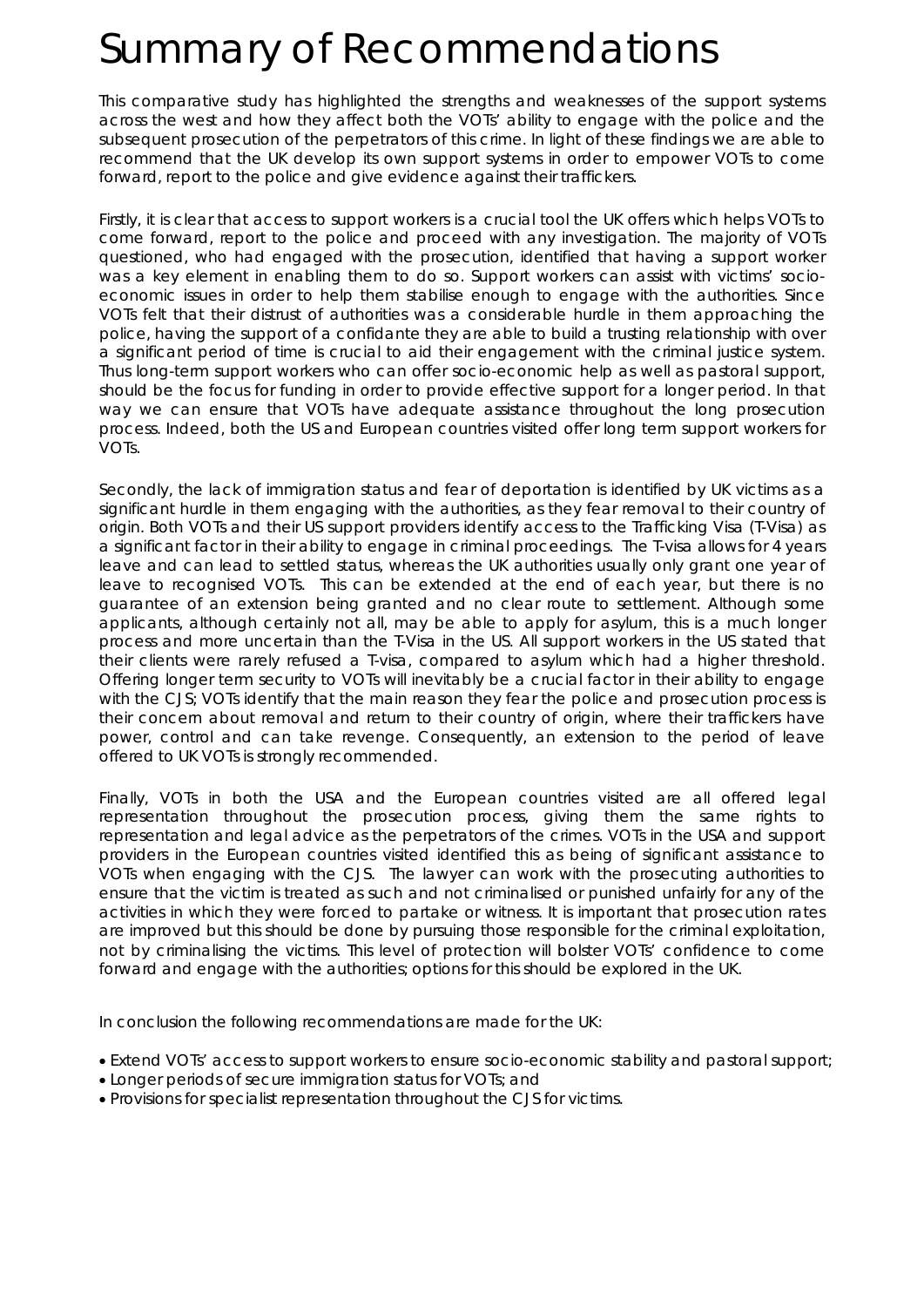### Researcher's Background

Nusrat Uddin is a legal practitioner who has been working on trafficking related cases since 2010. As a solicitor she represents VOTs in many respects, from assisting with immigration applications, securing suitable accommodation and financial assistance, to claims against their traffickers or the state for failing in its duties. Through this she works closely with VOTs, many of whom are going through with prosecutions of their traffickers; this gives her first-hand experience of the role of VOTs in the Criminal Justice System (CJS).

Prior to her legal career Nusrat obtained a BSc in Psychology at University College London and spent several years working in corporate banking, dealing with employee engagement and development. This experience of applying psychological theories to motivating and empowering individuals plays a pivotal role in her understanding of her VOT clients, their reluctance to go forward to the authorities, their fears of the prosecution process and how to best support them.

These are Nusrat's thoughts on why this piece of research is needed:

*"In my experience VOTs are extremely reluctant to approach the police. When advising victims, I* make them aware of their right to report their trafficking experience to the police but almost all *are afraid of doing so. They have many questions and concerns about the CJS processes, which they need advice and reassurance about.*

*As soon as I analysed the proposed changes under the Modern Slavery Act (MSA) it was clear to me they would have little impact on my clients' ability to engage with the CJS. The MSA did not improve VOTs' access to services, but focused on the perpetrator of the crime. There were increased penalties against convicted traffickers, but most of my clients were too afraid to report the crimes to commence any prosecution in the first place. Furthermore, the CJS has an arduous prosecution process within which VOTs do not have any legal representation and thus nobody to advise them on criminal matters and no real voice within the prosecution itself.*

*We need to focus on the victim, on building their security and confidence to have a voice, to come forward, report to the police and stand up in court under close scrutiny. The journey of a victim throughout the process of prosecuting their trafficker can be lonely, confusing and frightening. The victim will be the main witness giving the core evidence for the prosecution; their account will make or break the case. More is needed to be done to advocate for VOTs and ensure they are supported throughout the investigation stages, prosecution processes and protected long term from further exploitation or reprisals."*

Nusrat recently represented the lead claimant in the case of K & Anor v SSHD,<sup>[10](#page-6-0)</sup> which challenged the government cuts to trafficking victims' support monies. The judgement, promulgated in November 2018, criticised the government's failure to issue guidance in relation to support for victims as the MSA had set out. Nusrat hopes this research can be used to develop appropriate guidance in relation to support for victims, to reinforce the findings that VOTs need sufficient levels of funding in order to ensure they are able to engage with the CJS.



<span id="page-6-0"></span> $10$  https://www.bailii.org/cgi-bin/format.cgi?doc=/ew/cases/EWHC/Admin/2018/2951.html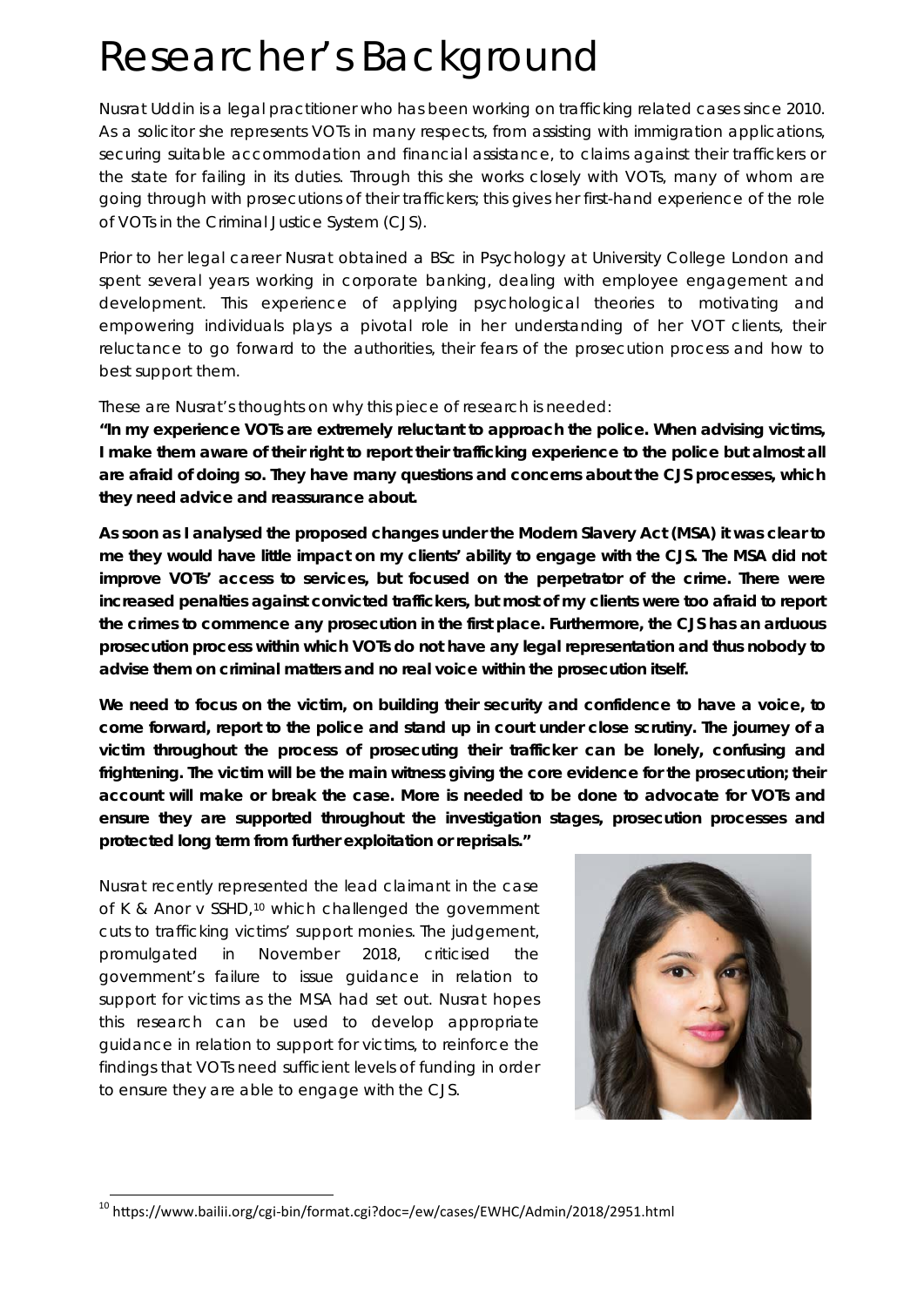# The Fight Against Modern Slavery and Human Trafficking

BY NUSRAT UDDIN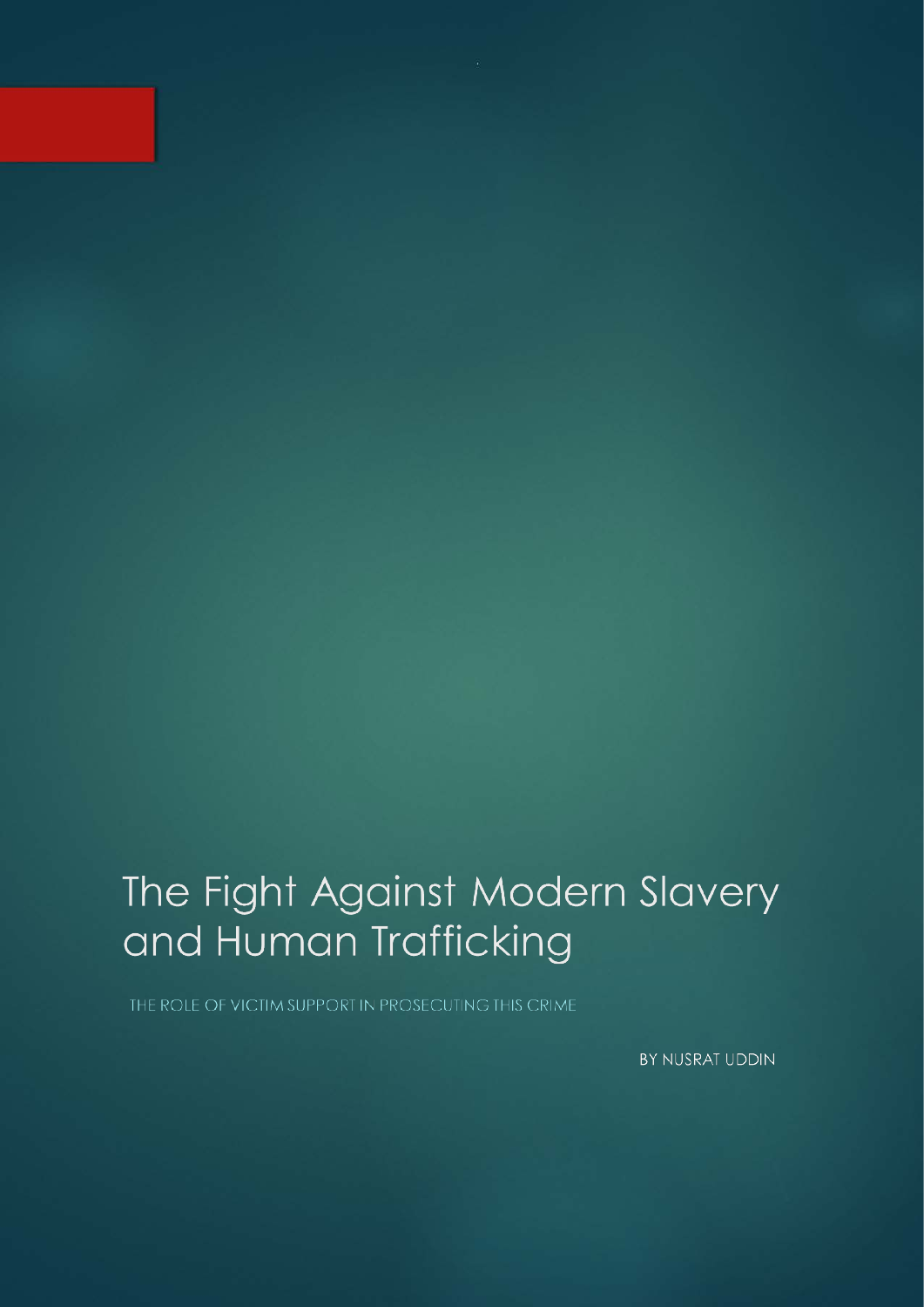### **Contents**

|    |                                                  | Page      |
|----|--------------------------------------------------|-----------|
|    |                                                  |           |
|    | Introduction                                     |           |
| 2  | Research Methodology                             | 2         |
| 3  | Definition of Modern Slavery & Human Trafficking | 3         |
| 4  | Meet the Victims                                 | 4         |
| 5  | The UK Support Systems                           | $5-6$     |
| 6  | US Support Systems and research findings         | $7 - 14$  |
|    | European Support Systems and research findings   | $15 - 17$ |
| 8  | Summary of Research Findings                     | 18        |
| 9  | Recovery from Trauma                             | 19        |
| 10 | <b>Conclusions and Recommendations</b>           | 20-23     |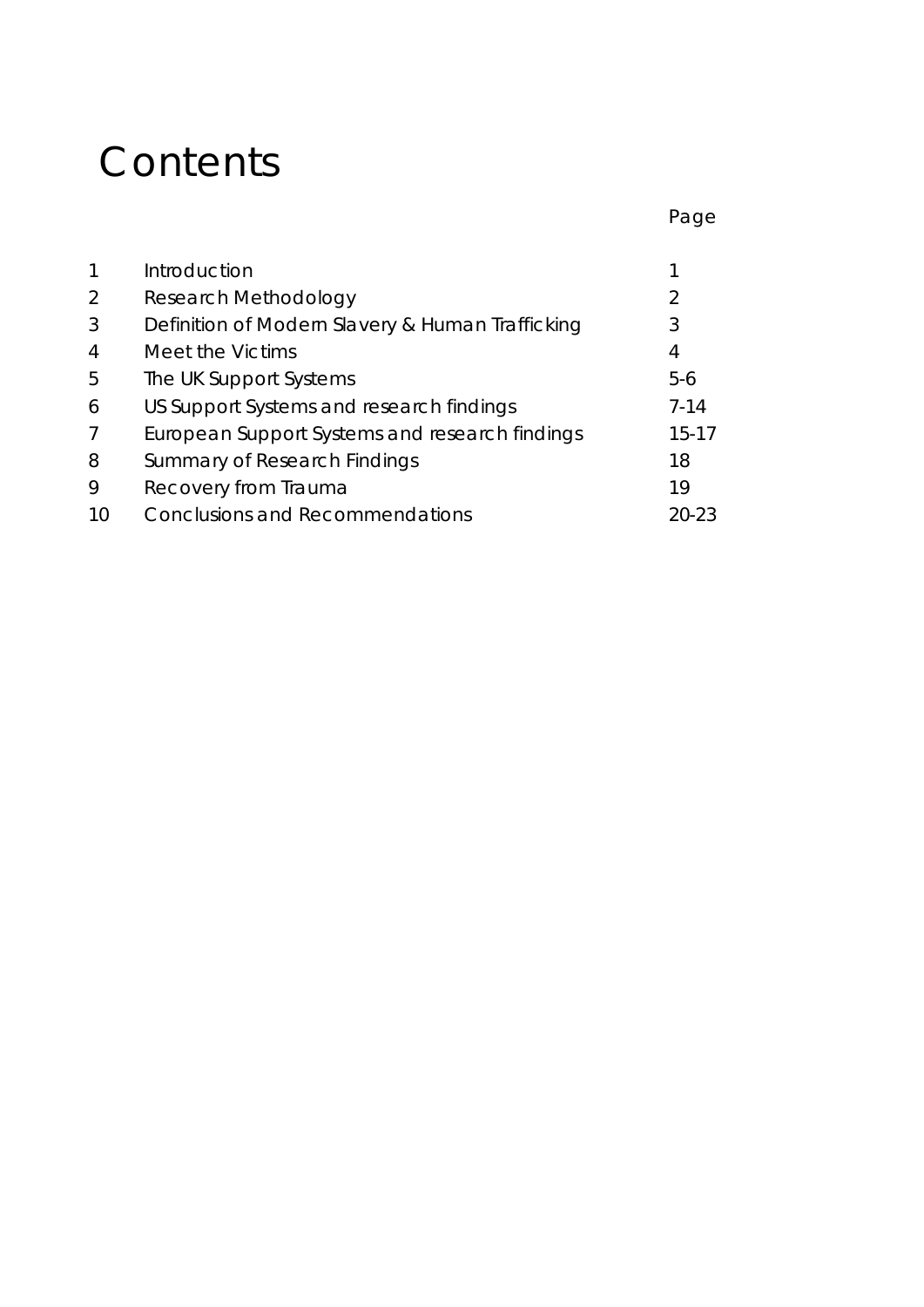# 1 Introduction

The UK government has declared steadfast commitment to defeating modern slavery and human trafficking<sup>[11](#page-9-0)</sup> and focused its efforts on targeted law enforcement and prosecution of traffickers. The Modern Slavery Act 2015 centred on longer and tougher sentences for traffickers and since the enactment of the Modern Slavery Act (MSA) there have been some highly publicised convictions.<sup>[12](#page-9-1)</sup>

The MSA does, however, fail to address victims' obvious role in the prosecution process. The main witness in any prosecution is the victim of the exploitation. The government needs to ensure victims feel secure enough to engage with the Criminal justice System (CJS), to support a victim in their recovery in order for them to become a credible witness and engage with the prosecution process all the way through; from investigation to trial, which can take several years.

The National Audit Office recently produced a damning report assessing the success of the MSA at the end of 2017.[13](#page-9-2) It set out that "there have been few prosecutions and convictions for modern slavery offences. In 2016, only 80 defendants were prosecuted under the Modern Slavery Act for 155 modern slavery offences". It went on to state that, "There has been increasing use of the Modern Slavery Act to prosecute defendants, although the overall volume of prosecutions related to modern slavery is relatively small."

Indeed, a recent report from the Anti-Trafficking Monitoring Group (ATMG) who conducted UK based research with government representatives, support agencies, lawyers, NGOs and law enforcement agencies found that there were two main factors identified by their respondents that impact the authorities' ability to mount a prosecution; the first was inadequate support for victims and the second was lack of resources.[14](#page-9-3) The Modern Slavery (Victim Support) Bill[15](#page-9-4) was introduced into the UK Parliament to address the lack of support provisions and strengthen victim protection. It proposes to extend the period of time a victim has access to specialised support and assistance by 12 months. However, the Government has not supported the provisions of the bill to extend victim care beyond the current system, although they have now agreed to pilot a programme with local authorities to provide follow-on support to improve the situation but there are many limitations to the proposals and many remain sceptical about how that will be assessed effectively.4

This purpose of this research is to focus on how VOTs' experience the prosecution process. We explore the challenges they face, and whether their statutory rights and support entitlements could be improved to deal with these issues and enable them to come forward, report their trafficking experiences and engage with the CJS effectively from start to finish.

We make recommendations for changes to policy and practice in order to put the UK at the forefront of the fight against Modern Slavery and Human Trafficking.

**.** 

<span id="page-9-0"></span><sup>11</sup> https://www.gov.uk/government/speeches/defeating-modern-slavery-theresa-may-article

<span id="page-9-1"></span><sup>12</sup> https://www.antislavery.org/slavery-today/slavery-uk/

<span id="page-9-2"></span><sup>13</sup> National Audit Office Report - Reducing Modern Slavery – December 2017 [\(https://www.nao.org.uk/wp](https://www.nao.org.uk/wp-content/uploads/2017/12/Reducing-Mo)[content/uploads/2017/12/Reducing-Mo](https://www.nao.org.uk/wp-content/uploads/2017/12/Reducing-Mo)

<span id="page-9-3"></span><sup>14</sup> http://www.antislavery.org/wp-content/uploads/2018/09/Before-the-Harm-is-Done-report.pdf

<span id="page-9-4"></span><sup>15</sup> https://services.parliament.uk/bills/2017-19/modernslaveryvictimsupport.html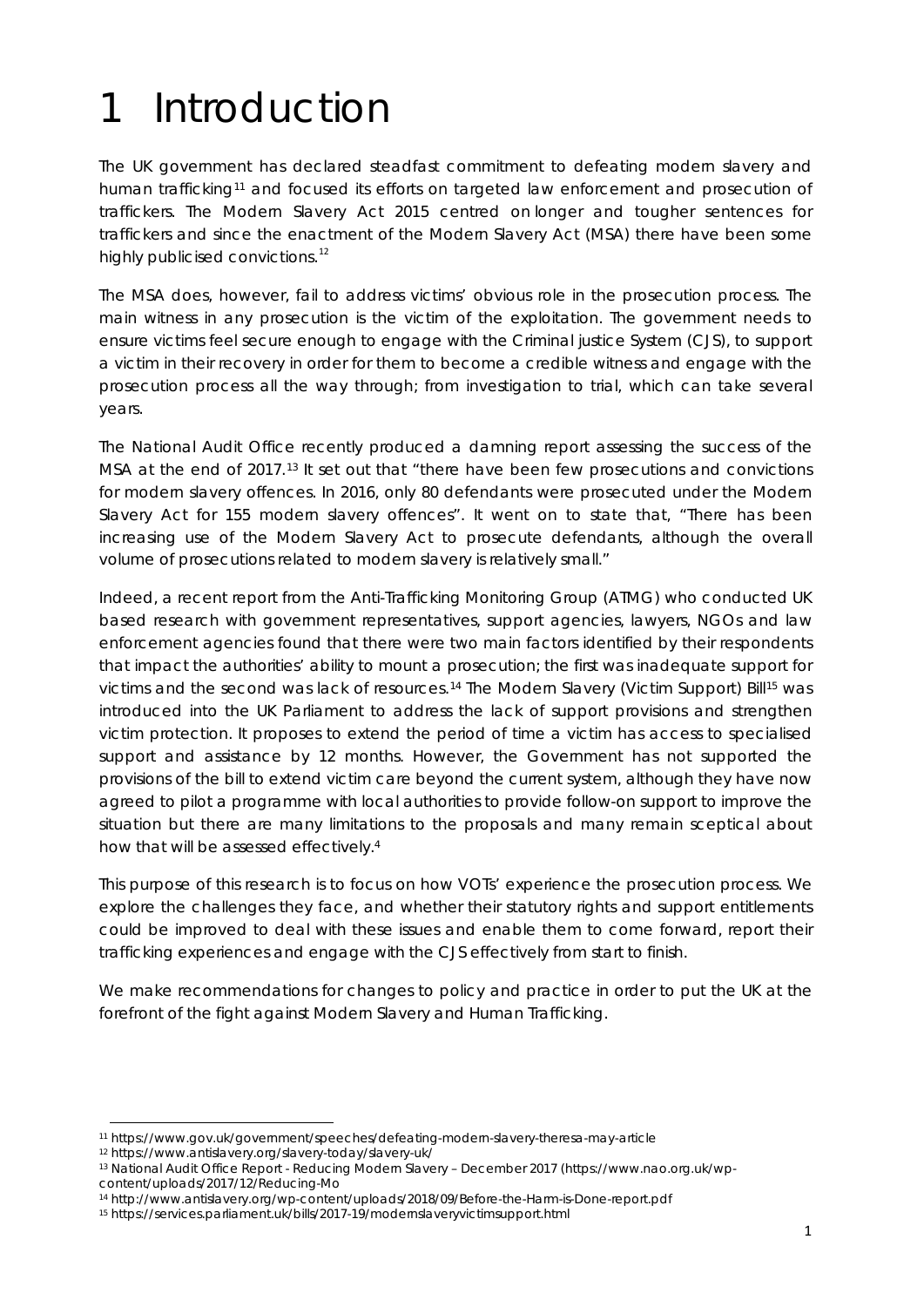# 2 Research Methodology

Data was collected from support organisations and victims themselves in the USA, Europe (Belgium and The Netherlands), and the UK.

It was difficult to access VOTs directly due to their understandable reluctance to speak to strangers about their experiences. In-depth interviews were only carried out abroad with a handful of victims themselves. However around 40 support professionals, working solely or predominantly with VOTs, were interviewed, including therapists, support workers and lawyers.

Data was also obtained through a survey of VOTs in the US who are part of the CAST LA Survivors Network. Direct interviews were held with UK victims who had engaged with police, as trusting relationships could be built over a longer period of time.

The research focused on other western models and thus the US and Europe were selected. The research was conducted in three phases:

> IN DEPTH STUDY OF US SYSTEMS AND THEIR IMPACT OF VOTS

COMPARATIVE STUDY OF TWO EUROPEAN COUNTRIES BOUND BY THE SAME TRAFFICKING LEGLISATION AS THE UK

WIDER STUDY OF UK VOTS AND THEIR SUPPORT REQUIREMENTS In the US data was collected from support organisations across three states; New York, Los Angeles and Washington DC. Data was also obtained through a survey of twelve survivors who were part of the CAST LA survivors' group and two in depth interviews with survivors themselves. Three key areas were identified as being unique to the US model of support; long term assistance from support workers, legal representation through the criminal justice system and the T-Visa (a specific trafficking visa) which gives long term immigration status to recognised VOTs.

Those three key areas were then explored in two European countries who are parties to the [Council of Europe Convention on Action against Trafficking in Human Beings \(](http://www.coe.int/en/web/conventions/full-list/-/conventions/rms/090000168008371d)ECAT). The UK is also party to ECAT. In order to select appropriate countries with good practice in support for VOTs, GRETA was consulted. GRETA is the Group of Experts on Action against Trafficking in Human Beings; it carries out visits and publishes country reports evaluating legislative and other measures taken by Parties to give effect to the provisions of the Convention. Both Belgium and the Netherlands were commended for their best practice. Thus, data was collected from support organisations in these two countries.

Lastly interviews and surveys were carried out with UK organisations who support VOTs in their recovery and assist in their engagement with the CJS, as well as VOTs who had actually reported to the police and engaged with an investigation in the UK. These were conducted to compare the data collected abroad to the situation in the UK. The results were used to confirm how the services we provide in the UK impact VOTs and ways they can be improved in line with best practice elsewhere.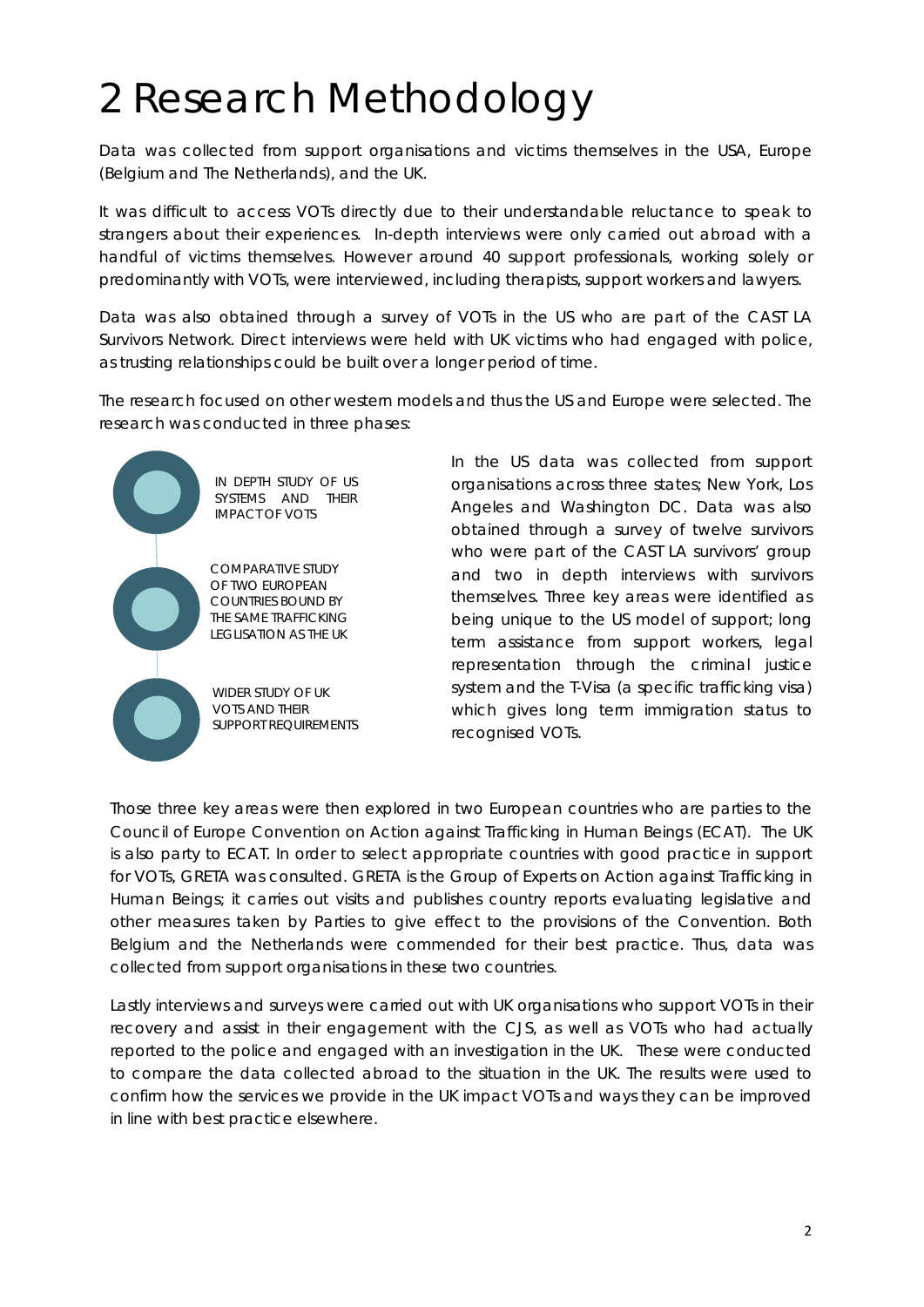# 3 Definition of Modern Slavery & Human Trafficking

Article 3 of the "Palermo Protocol" defines trafficking as: *the recruitment, transportation, transfer, harbouring or receipt of persons, by means of the threat or use of force or other forms of coercion, of abduction, of fraud, of deception, of the abuse of power or of a position of vulnerability or of the giving or receiving of payments or benefits to achieve the consent of a person having control over another person, for the purpose of exploitation. Exploitation shall include, at a minimum, the exploitation of the prostitution of others or other forms of sexual exploitation, forced labour or services, slavery or practices similar to slavery, servitude or the removal of organs.*

This is Modern Slavery. Legally modern slavery and human trafficking have the same meaning, however in the media human trafficking is often confused with people smuggling. People trafficking conjures up images of cramped boats crossing the Mediterranean illegally but trafficking is not only moving people; its purpose is to exploit those people to such a level that amounts to abuse and slavery; a practice that is still thriving here in this modern day despite being abolished in 1833.



Please note, in the "Means" section above, that it is not necessary for cases involving children as they are not legally able to give consent to their trafficking.

In this report we refer to all those that have been subjected to modern slavery and human trafficking as victims of trafficking and modern slavery, VOTs. However, many of these individuals would consider themselves survivors and take strength from being a survivor. In this report we are dealing with the support VOTs need in order to take them from victim to survivor. They are therefore referred to as victims while there is full appreciation that all of them are in fact survivors.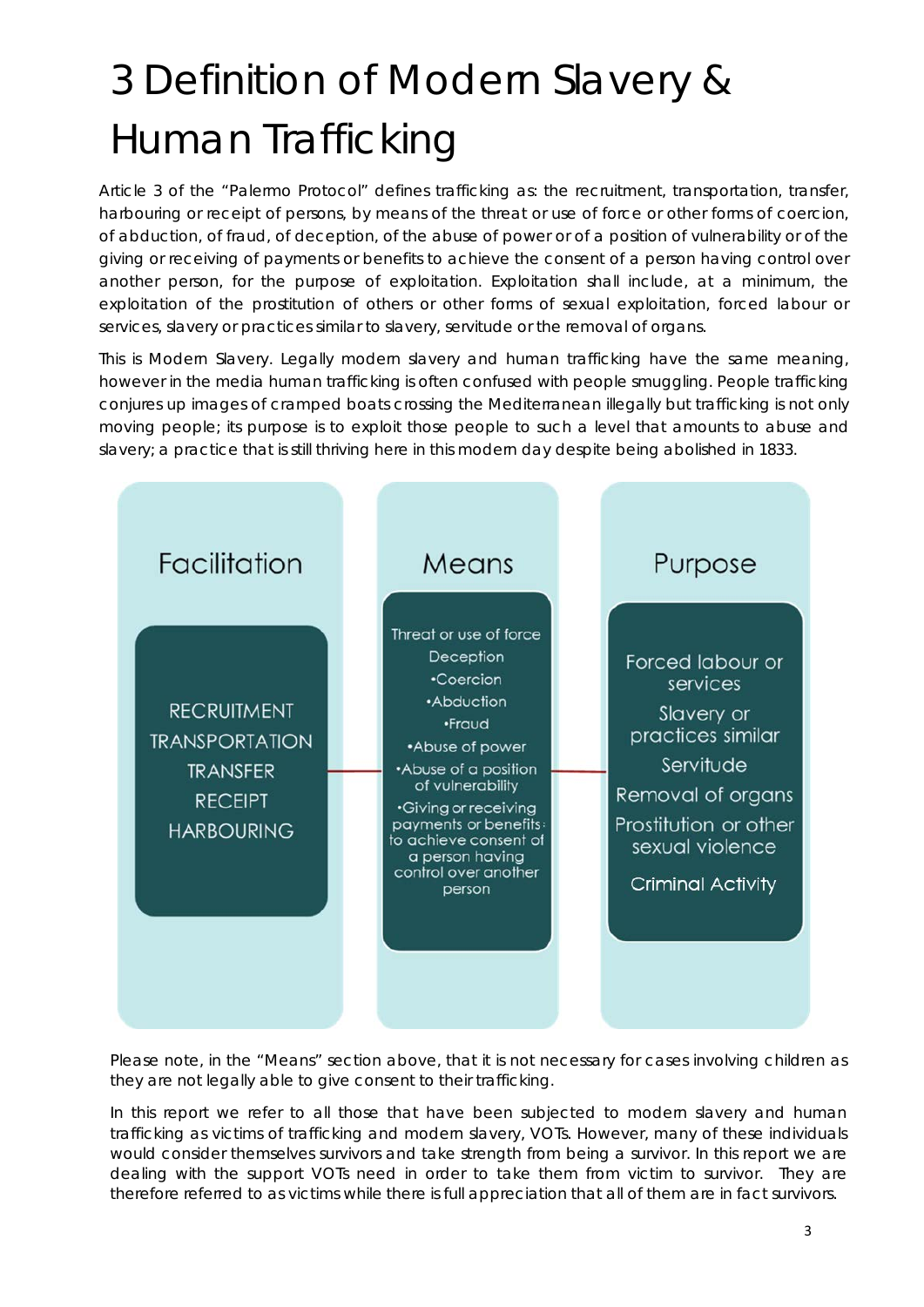### 4.1 UK Support Systems



1

The National Referral Mechanism (NRM) is the UK framework for identifying VOTs and supporting them. To be referred to the NRM, potential victims of trafficking or modern slavery must first be referred to one of the UK's two competent authorities (CAs), the National Crime Agency's (NCA's) Modern Slavery Human Trafficking Unit (MSHTU) and the Home Office Visas and Immigration (UKVI). They are the authorities to decide whether someone is a genuine victim of trafficking. The initial referral to a competent authority must be carried out by an authorised agency known as a 'first responder', who completes the form required to send the case to a CA. There is a list of specified first responders which include the police, Home Office and local authorities but also other trafficking organisations.

The competent authority decides whether the victim is believed to be a genuine victim of trafficking or modern slavery. The MSHTU receives all referrals initially, but they will only make decisions on cases involving UK or European Economic Area (EEA) nationals who do not have a live immigration issue. When the MSHTU receives a referral with a live immigration issue, they should refer the case to the Home Office UKVI Competent Authority.[16](#page-12-0) Their role is to decide firstly whether the individual is a genuine victim and, if they are a genuine victim, whether to grant that victim a period of short term leave to remain in the UK; usually one year of discretionary leave.

The process to decide whether a victim is a genuine victim has two stages, first a reasonable grounds decision has to be made and then a conclusive grounds decision. The NRM team has a target date of 5 working days from receipt of the initial referral in which to decide whether there are reasonable grounds to believe the individual is a potential victim of human trafficking or modern slavery. They may seek further information from the first responder or other relevant parties. The threshold at Reasonable Grounds stage is; "from the information available so far I believe but cannot prove" that the individual is a potential victim of trafficking or modern slavery.

If the victim gains a positive reasonable grounds decision, the potential victim usually enters the NRM support system and will be provided with government funded accommodation, basic subsistence monies and a support worker. If the victim does not require accommodation, they can still be provided with the services of a support worker. This support is meant to allow the victim to begin to recover from their ordeal and to reflect on what they want to do next, for example, co-operate with police, engage with therapeutic activities, look for a job or even return to their home country. This support continues until a conclusive grounds decision is made. The aim is for the conclusive grounds decision to be made within 45 days, although it is often much longer.

During the 45-day reflection and recovery period the Competent Authority gathers further information and the expectation is that a Conclusive Grounds decision will be made as soon as possible following day 45 of the recovery and reflection period. The threshold for a Conclusive Decision is that on the balance of probability "it is more likely than not" that the individual is a victim of human trafficking or modern slavery. However, the timescale for making a conclusive grounds decision will be based on all the circumstances of the case and indeed some clients wait over a year for such a decision. Once the individual has a Conclusive Grounds decision (positive or negative), they are no longer in the NRM system and they lose the support of the support worker, accommodation and subsistence monies.

<span id="page-12-0"></span><sup>16</sup> Many victims fall through the gaps, and are not considered for leave even when they need it. This creates problems as they cannot access services without valid leave in the UK. This happens routinely with EEA nationals unfortunately, as identified in House of Commons Work and Pensions Committee Report into Victims of Modern Slavery in 2017.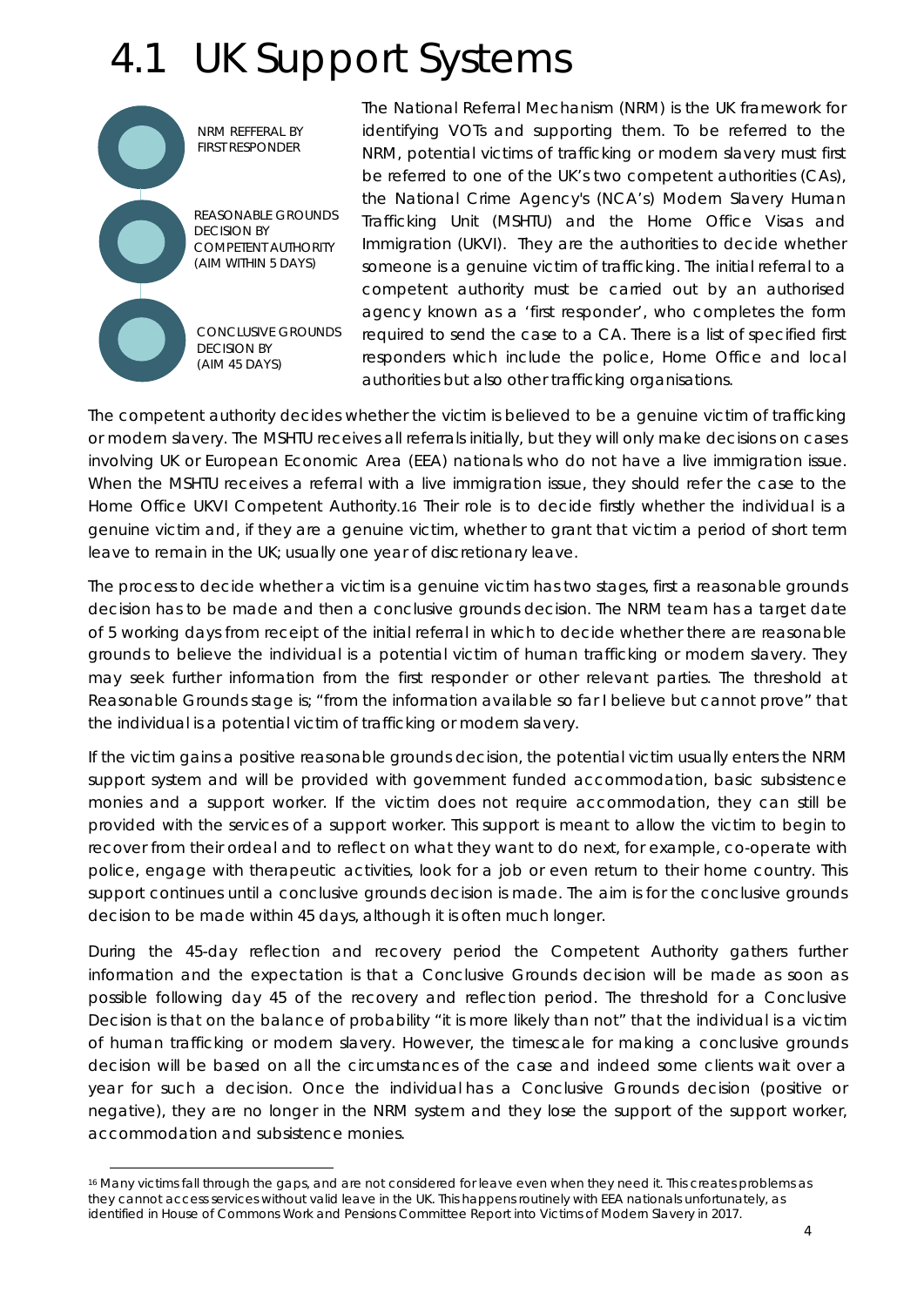# 4.2 UK Support Systems – Long Term



POSSIBILITY IF A GRANT OF DISCRETIONARY LEAVE, WITH A POSITIVE CG DECISION

POSSIBILITY TO EXTEND THAT LEAVE WHEN IT ENDS, BUT NO CERTAINTY If a VOT receives a positive conclusive grounds decision they may be granted discretionary leave to remain, usually for one year, in the UK to allow them to co-operate fully in any police investigation or prosecution, or alternatively if their personal circumstances mean they require a period of leave. There are of course victims who already have a right to reside in the UK, due to being British or part of the EU, but the vast majority will need a grant of leave to remain in the UK as they will be from non-EU countries. However, what is concerning is that victims are rarely granted this type of leave for example in 2015 only 12% of victims with a positive conclusive grounds decision were

At the end of the year the period of discretionary leave may be extended for a further year but there is no definite route to obtaining long term leave. One year for many victims will not be a sufficient period of time to recover from their traumatic experiences, many of whom have suffered abuse and exploitation since childhood or for a prolonged period. Furthermore, without the certainty of their status after a year, they are unable to start a plan of long term recovery. Victims lose the assistance of their support workers; it can take months to navigate the benefits system and have accommodation put in place, by which time they will already have to start thinking about extending their leave. They will have been unable to focus on therapy or a police investigation without any stable accommodation or benefits in place.

If they remain in the UK with discretionary leave, they will need to apply for mainstream benefits and accommodation unless they are able to work and can afford to support themselves. This will be very unlikely as the majority will need at least some support for a stable period in order to recover from the trauma of their experience. However, in order to apply for benefits and accommodation, the victims will face many hurdles such as understanding the welfare system and also challenging decisions to refuse such support. This routinely happens as many welfare agencies lack understanding around the eligibility of VOTs for support granted leave to remain.

Two weeks after a conclusive grounds decision, victims lose not only their accommodation and subsistence money from the NRM system but also their NRM support worker. It takes significantly longer than two weeks to put in place benefits and accommodation. Without the assistance provided by the NRM support worker, many are not equipped to navigate the complex welfare system and can end up destitute and homeless. Thus if they had started to engage with the police, in all likelihood they will be unable to continue, as many will be unable to keep in touch with investigators while dealing with their own socio-economic problems.

The UK system is a short-term support system for VOTs and does not provide the victim with any long-term support. These inefficiencies have been identified in the review of the National Referral Mechanism published on 11 November 2014 and it was recommended that the system be overhauled. The Modern Slavery (Victim Support) Bill is currently being considered in parliament. The proposal is that NRM support be extended to allow for one year of leave for all victims automatically plus access to a support worker for the full duration, the findings of this report endorse the need for these changes. However, solutions for longer term support have not been put forward yet and the findings from this report show both the US and other countries in Europe have longer term support in place, thus the UK has far to go before being a global leader in this field.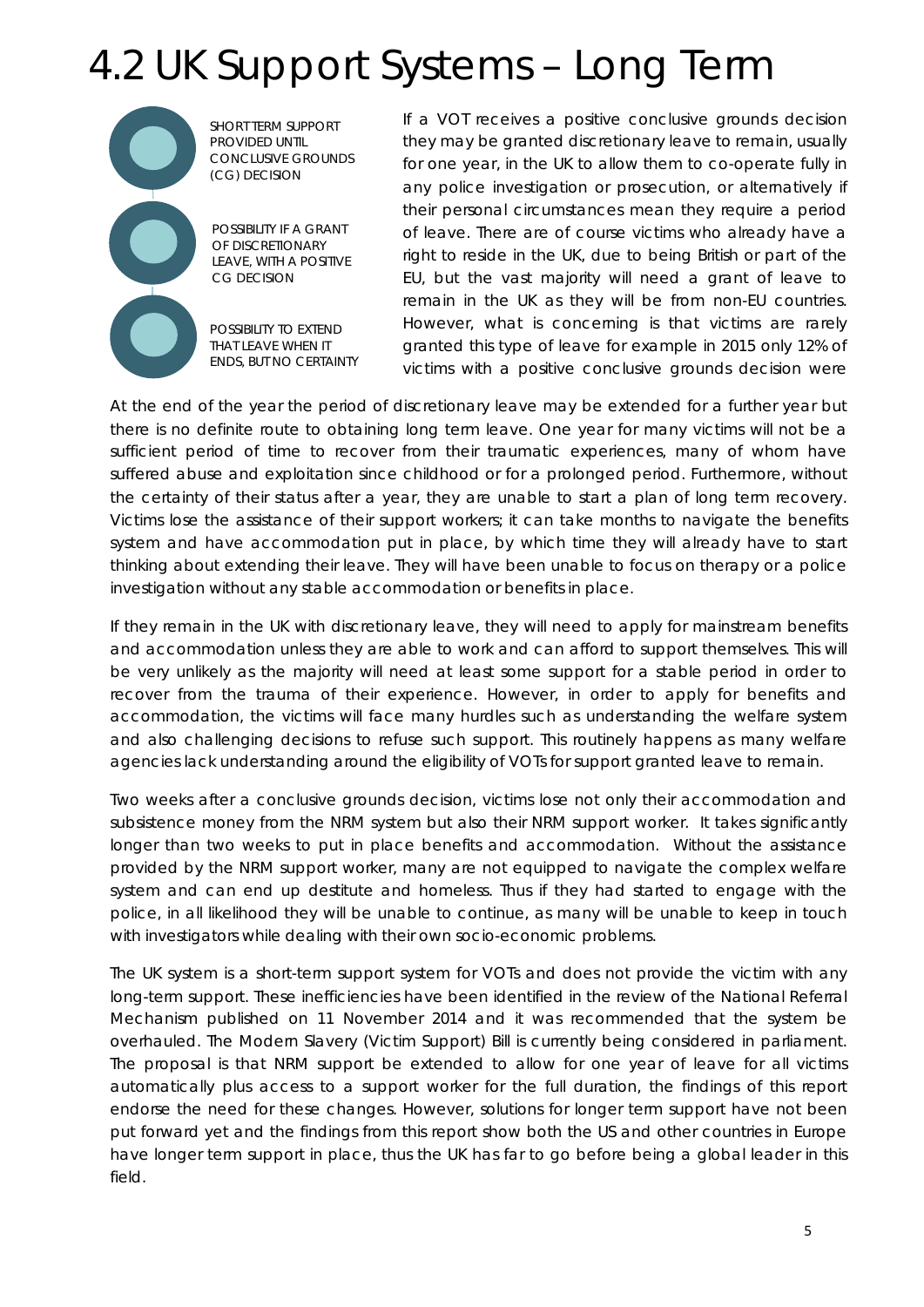### 5 Meet the Victims

These are a few examples of the VOTs that we have encountered in the UK, and each case illustrates how support services affected their ability to trust the authorities and engage in the CJS.

*VOT A - A came from Albania. She thought her boyfriend in Albania loved her but he started forcing her to sleep with men for money and then sold her to some men who brought her to London. In London she was locked in a room and forced to sleep with several men each day. She managed to escape one day and went to the police who referred her into the NRM and she was supported by the specialist trafficking safe house, Bakhita House, and provided with intensive support. They organised several groups and activities to empower her and help with her recovery. She had several interviews with the police.*

*After several months at the safe house she moved to state run support, but was sent to accommodation far away from her activities and established support network. She was given a shared room, but this was retraumatising for her as she was again in a room alone, where others would be coming and going without her control. She struggled to sleep, her mental health deteriorated and she was unable to access her support network and recovery activities. She lost contact with the police and is still requesting support.*

*VOT C - C's parents passed away in Nigeria when she was thirteen years old. She was told she was coming to London for a better education. She was given a false passport which said she was an adult, C couldn't read and did not know that. When she got here she was forced into prostitution until the age of 16 when she managed to escape. She was then referred to social services, who interviewed her but did not support her as they did not believe her age due to her false passport. Her finger prints were also found at a brothel where a murder had taken place and as a result the police interviewed her. She was refused asylum by the Home Office and lost contact with the police.*

*Understandably C was becoming mistrusting of the authorities after her experiences. However, she was then helped by an organisation called the Poppy Project who were a specialist trafficking organisation providing support to VOTs, independent of the state. Her support worker got her a lawyer who challenged her age assessment and got her into foster care and college. She was referred into the NRM and recognised as a VOT. Her immigration lawyers appealed the asylum decision and she was granted asylum. She engaged with the police and spent several months assisting them with their investigation of several brothels. The Poppy Project has since closed.*

*VOT B - B came from the Philippines to Saudi Arabia in order to work as a domestic servant for a household, she needed to earn enough money to sustain her mother and siblings in the Philippines after her father passed away. She was kept locked in the house she was working in and she was not allowed to leave. The employer would send some money home for her however she was not paid money herself. She was verbally abused and expected to work without any breaks at all hours of the day and throughout the week. She was brought with the employers when they moved to London for business. It was there that she managed to escape.*

*She was homeless for a while until she was helped by another lady from the Philippines to go to the police. By that time her employer had already gone to the police and reported her as missing and accused her of stealing their jewellery. The police did not believe that B had been exploited. She did get an immigration adviser however she was mistrusting of the authorities by then. She did not want to be referred into the NRM, she did not want to seek asylum and she decided she wished to return to the Philippines.*

*VOT D – D was born in Vietnam but as an adolescent was sent to earn money by his family, he was brought to the UK by a criminal gang at the age of 15 and forced to cultivate cannabis. He was told by the traffickers that they had spent a lot of money in bringing him to the UK and he would need to pay them back before he would earn anything himself. When he tried to leave they threatened his family in Vietnam. He was beaten and locked into warehouses where he helped grow cannabis. Police raided one of the cannabis factories and arrested D along with the others who had been locked into the factory. They were all convicted of cannabis cultivation and sent to prison, D was aged 16.* 

*After prison D went straight to immigration detention as the Home Office intended to remove him to Vietnam. In the UK it is unlawful to detain a child or victim of trafficking in immigration detention. He did finally obtain the assistance of a lawyer at the immigration removal centre detention. The lawyer referred him into the NRM, secured his release, looked into appealing his conviction and applied for asylum. Unfortunately, his asylum was refused and at this point D started losing faith in the authorities' ability to assist him, he feared that he would return to Vietnam and face his traffickers and his debts. D went missing and it is feared that he was re-trafficked.*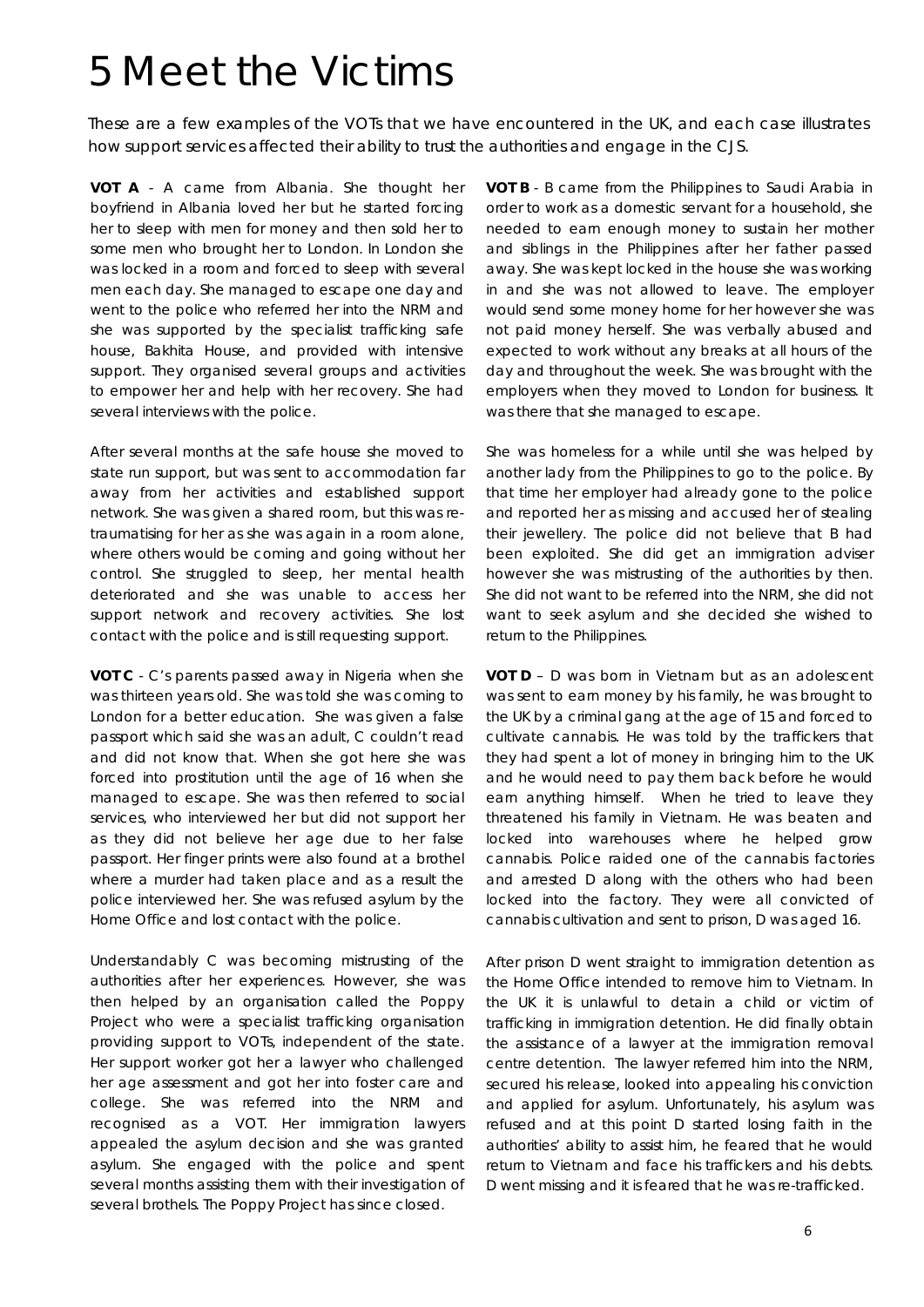# 6.0 Research

The next two sections of the report will focus on the research carried out abroad and in the UK. We analyse how the support provided in other models helps victims in similar situations to the examples provided earlier in this report and look at what we can learn from them.

This report will focus on data and analysis from the US first and foremost, as their model provided the most comprehensive long-term support to victims through the prosecution process. The key factors of this were three elements of support as follows, we will look at each in turn in detail.

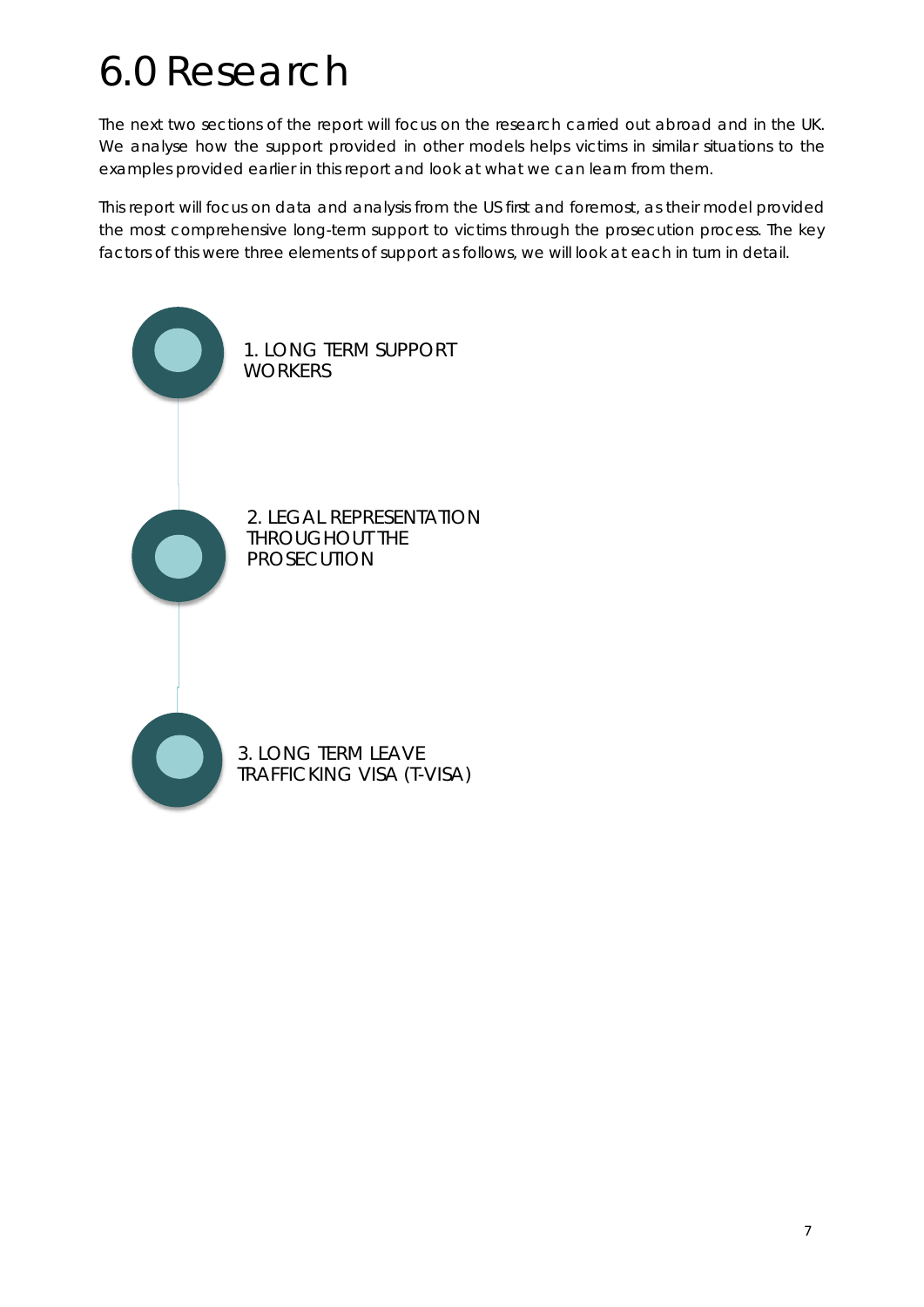# 6.1 US Support: Support Workers

*"One of the great things about US law, the Trafficking Victims Protection Act 2000, is the acknowledgement that you can't have successful prosecution without protections for survivors". US Support Worker* 

US VOT organisations support each VOT with a lawyer and a support worker ("case-manager"), some organisations have in house therapy but the majority source this externally. The lawyers have a clear role in advising each victim on their legal rights and entitlements whereas support workers provide emotional support as well as practical help in accessing housing, financial support, and other services needed.

*"Straight away victims feel that there is a team supporting them and they are not alone". US Lawyer*

The support workers focus on stabilising VOTs socio-economic situation so that they are then able to engage with the lawyers and legal proceedings. This model ensures VOTs receive appropriate support at varying stages of the prosecution process. What is key is that the support workers assist VOTs for as long as they need, for the longevity of the prosecution and longer if necessary.

*"If the client's personal life is a mess there is no way they can concentrate on a trial, if they don't have financial support or a roof over their head". US Support Worker*

The emotional support of a support worker boosts VOTs' self-esteem and work towards gaining the confidence needed for the CJS.

*"My support worker changed thinking, changed my life. She told me I'm 'undocumented' not illegal and I believed" US Survivor.* 

One support worker gave the example of a man who had been labour trafficked to the US. His traffickers introduced him to crack cocaine in order to keep him under their control. As a result, he became dependent on them, despite the exploitation he was suffering at their hands. When he finally left the traffickers, he was homeless and didn't even have a mobile phone. He had reported to the police but was unable to engage with the police investigation as he kept going missing; he couldn't be contacted. When he finally got a support worker they assisted him to find accommodation, but as he struggled with his addiction there were times when he would go missing and turn up at the support workers office after weeks of no contact. In that state it was impossible for him give evidence to aid the prosecution. The support workers assisted him to enter a drug rehab programme, they got him a phone, access to subsistence monies and the therapy that he needed to stabilise. He was then able to go on to engage with the prosecution process, he gave evidence and a conviction was secured for the traffickers who had exploited several other victims as well.

*"Giving evidence in open court and having the defence attorney going at you the way they usually do can be a traumatic experience, so the social workers debrief to deescalate any emotional trigger that might occur and usually do occur." US Lawyer*

From the outset of the process it is important that victims are clear about their rights and entitlements.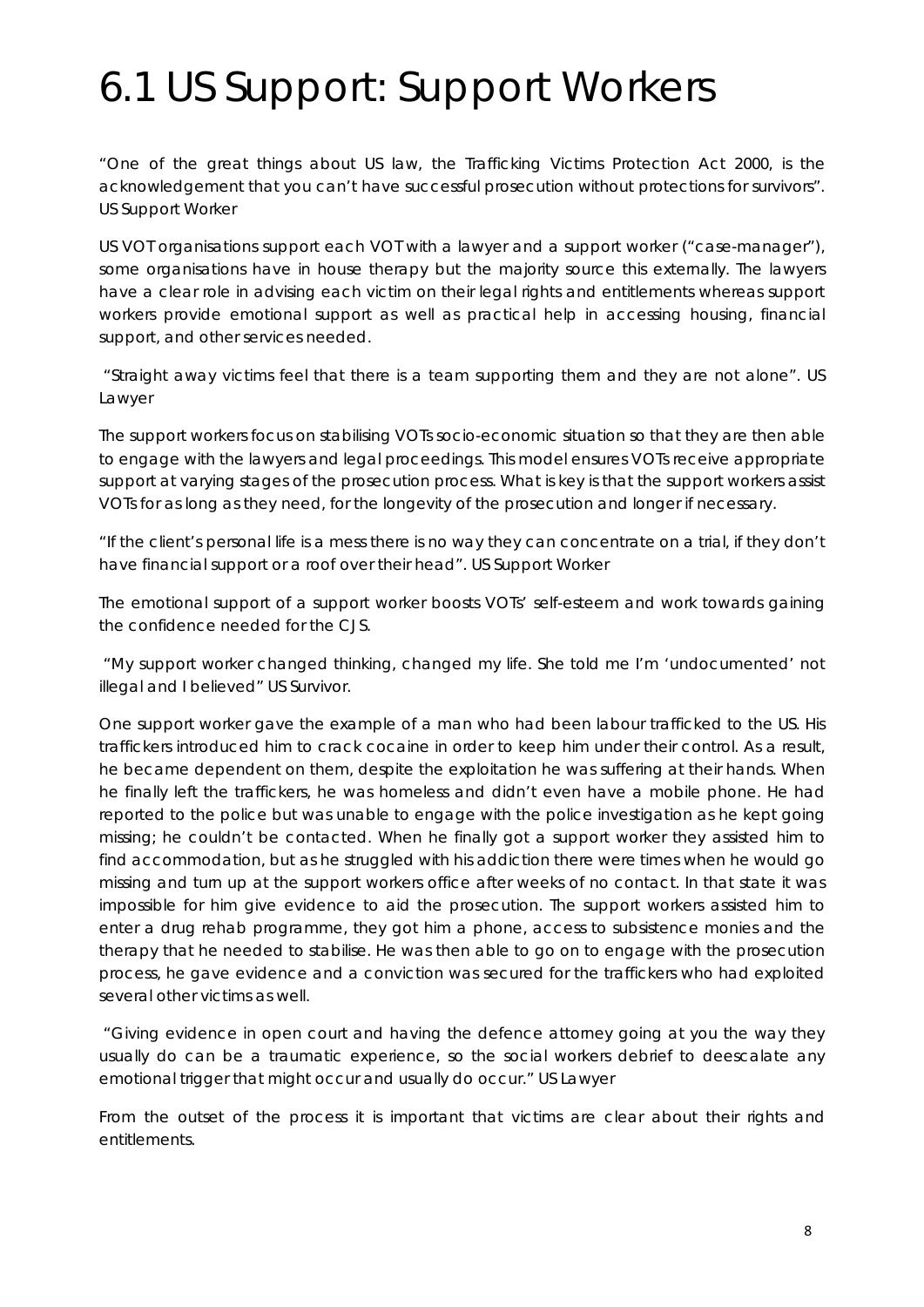*"They come to us with their myths and the deceptions of their traffickers and their community." US Lawyer*

*"In many communities there is a shame of receiving help from anyone especially the state, they came here under the promise of a job. Support workers help them overcome these initial barriers and build trust in the system. Most of our victims come from countries where there is already a distrust in law enforcement." US Support Worker*

A particular concern for victims is often safety of themselves and their families if going ahead with a prosecution.

*"Case-managers work with each client to develop a safety plan and constantly keep it under review, but ultimately it has to be the client's decision whether they want to go ahead". US Lawyer*

Throughout the prosecution process the victim will need to be retelling and thus reliving their trafficking experiences and their support workers works closely with them to manage that. Particularly as the trial approaches, the victim will be very anxious about speaking at court or seeing their trafficker, that is where they require assistance from their support workers.

*"We ensure we are providing emotional support at key points in the process, but also ensure that they are getting that appropriate therapeutic input to assist with traumatisation." US Support Worker*

**US support workers provide crucial support to not only stabilise the victim's socio-economic situation, in order for them to be able to engage with law enforcement, but also the vital emotional support to get through the long and complicated process.**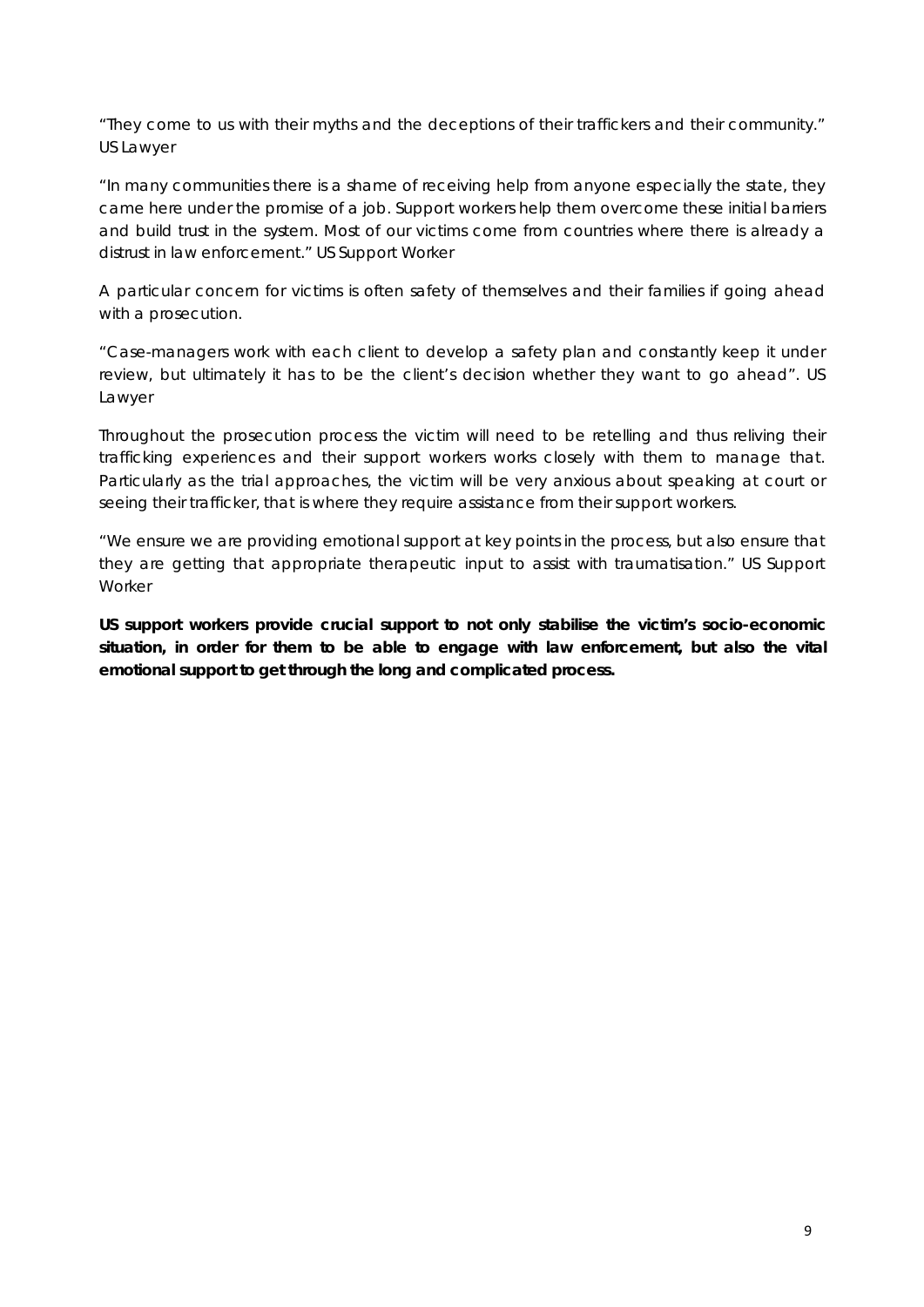# 6.2 US Support: Legal Representation

*"Power is information, I hope every victim has the right to obtain clear and concise information" US Survivor*

The Protection of Victims Act 2000 sets out rights for victims to have their own legal representation when involved with a criminal prosecution against the perpetrator of the crime they are victim to. It important to ensure a fair trial so there will be a limited amount that the victim can influence the actual process and procedures, but a victim's attorney can represent their victim client in court throughout the prosecution. The premise of the law is to ensure that victims are more informed and thus empowered, that their rights are protected so they are not criminalised in the process, and thus they feel secure to go forward.

A victim's attorney can:

- Provide criminal legal advice through the prosecution process from the initial reporting to the police at the outset and continuing at each stage
- Advise in linked legal proceedings, e.g. custody proceedings in relation to children
- Provide client attorney privilege, where a victim may be worried about incriminating themselves by giving evidence if they have been forced by their trafficker to commit crimes; the lawyer can advise appropriately and deal with these issues in order to protect the VOT from being prosecuted
- Make motions on behalf of VOT so that evidence is not used to criminalise the victim
- Assist VOTs with preparing for trial for example dealing with aggressive or suggestive questioning
- Be a confidante for VOTs when they are having doubts or feeling afraid, somebody who has been there with them from the outset, that they trust has their best interests in mind
- Help with getting previous convictions appealed and expunged. These convictions are often as a result of the traffickers forcing the victim into criminality. Obtaining a job and housing are more difficult with a criminal record so this is an important role.

(Note since this research took place the trump administration has limited the funding for expunging victims' criminal records)

A detailed picture of the impact of this role was ascertained through data from VOTs and their lawyers.

*"We have a motions-based crime victims' rights practice. So, we file a formal notice of appearance when our client is a criminal victim witness. We ask for things like the client has a*  right for a speedy trial the same way the defendant does. We file motions to ask for restitution for *the victim, we make sure they are consulted." US Lawyer*

*"Initially clients are scared to report to law enforcement, we reassure them that we will be there the whole way, from the first meeting all the way through the process to the end, you have to build trust and knowing that the same person will be there through the whole journey by their side is something usually very reassuring." US Lawyer*

*"When you have victim rights attorney on your side who can explain the process at court, gives a level of confidence. Going through the details of how the court is laid out, what defence attorney will ask, how to handle that and dealing with anything in the police reports that were contradictory, it's no different from what the Defence attorney will do for the Defendant so why can't the victim not be prepared in the same way?" US Lawyer*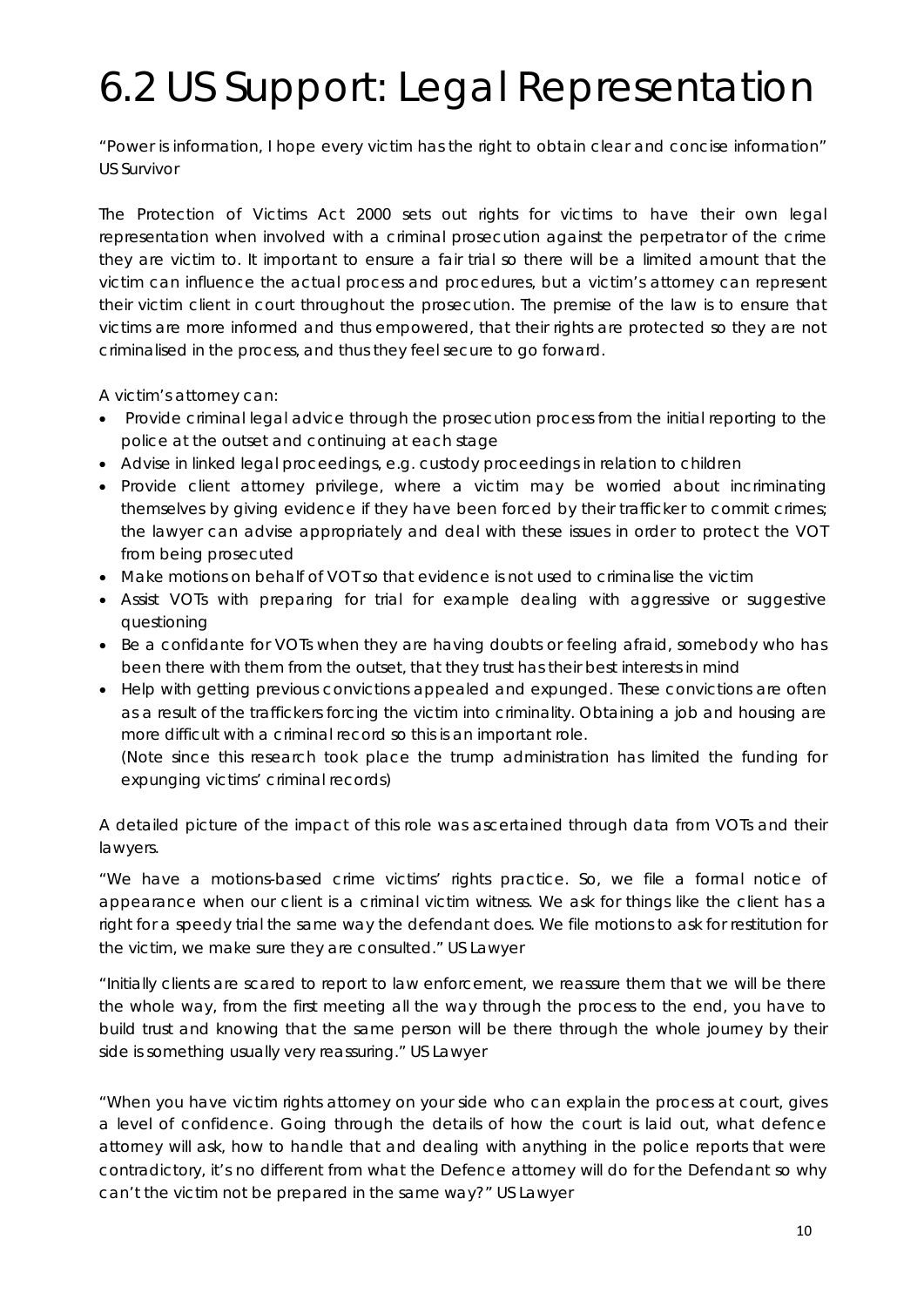*"We can advise them under attorney-client privilege and then advise them and advocate for them with the prosecutors. That ensures that there are no surprises when the victim gets on the stand which in the end is better for the credibility of the victim as a witness for the prosecution, to have an attorney and/or case- manager… to accompany the victim to court appearance. During this process victim/survivor may get triggered and re-traumatize, especially if the trafficker also appears in court". US Lawyer*

*"Dealing with aggressive or suggestive questioning from the Defence, their attorney can prepare them for that. For example, a defence lawyer may use compound questions, "Mr X, your friend, gave you his card?". The witness may say yes meaning Mr X gave the card but in turn is agreeing that he was her friend, whereas the witness should clarify yes, he gave the card but was not her friend. These techniques make her a better witness and strengthen the prosecution case; however, the prosecutors would not have the time or resources for this and indeed it's not their role." US Lawyer*

*"Having somebody in your corner and fighting for you, you really have a voice through the process. Having the same attorney present all the way through, who always has your interests as a priority builds trust in a way that the prosecutor cannot do." US Lawyer*

*"One of the other case managers mentioned that just attending with an attorney will mean the authorities give that victim more respect, you know nobody is going to pull the wool over their eyes or take advantage of their lack of knowledge, when there is an attorney sitting there even if they are not going to say anything the prosecutors watch their step and it means the victim is not messed around." US Lawyer*

*"If we are involved at an early enough stage we can make motions around what evidence is used in the trial, in order to protect the client's criminal liability issues. But then they could still be prosecuted later so we can work with them and the prosecution to protect them from future prosecutions as well. For example, we can request 'use immunity' so that the things they can in their testimony can't be used in a prosecution against them". US Lawyer*

**The key is that VOTs have access to a representative with knowledge of criminal court practices and are experienced at advocacy within that setting. As they know the processes involved throughout a prosecution, they can inform the victim and thus empower the victim's experience. They can also advise clients about their own criminal liability and ensure that the victim is protected.**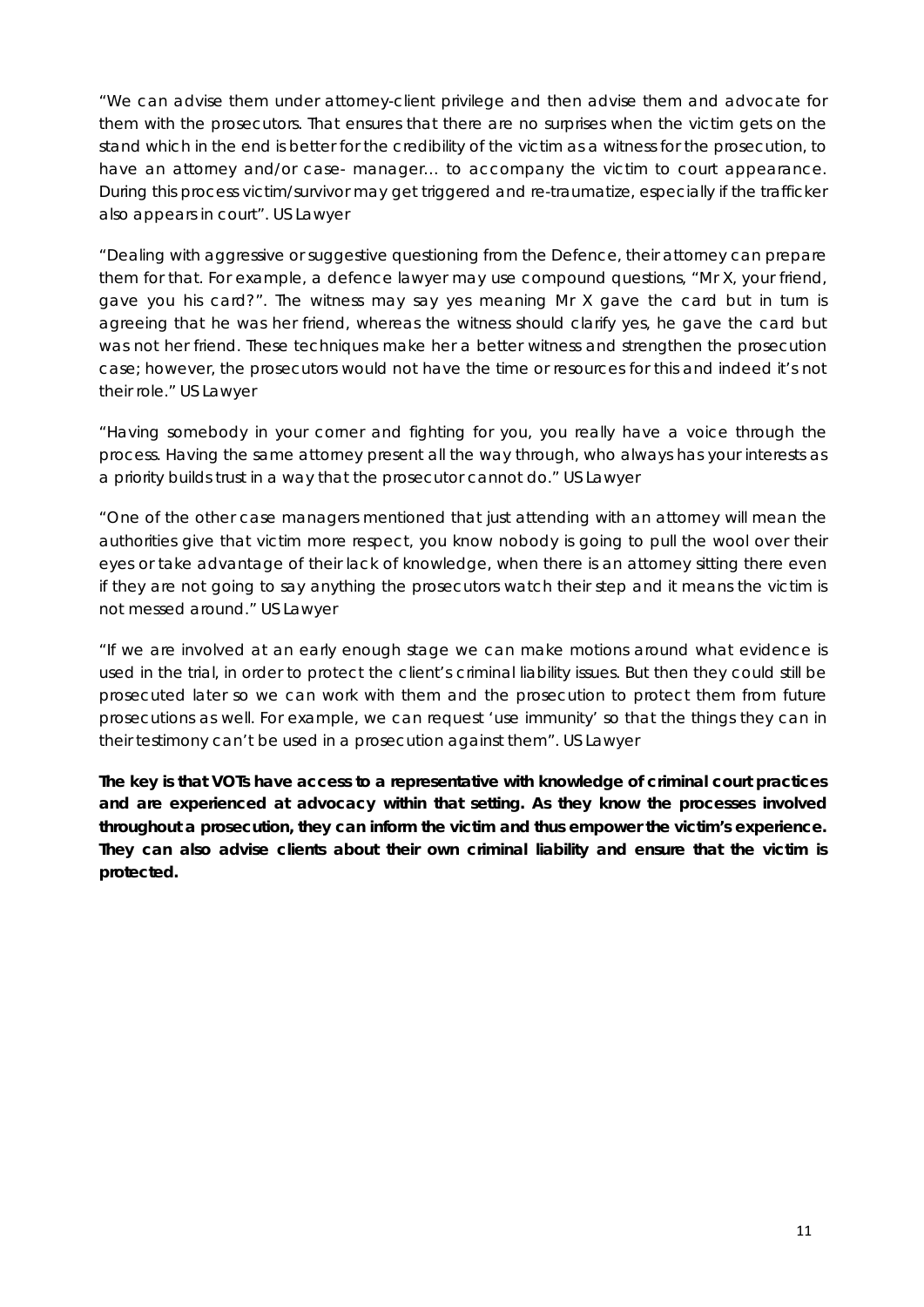# 6.3 The Trafficking Visa: T-Visa

The US immigration authorities provide a specific trafficking visa for VOTs to obtain legal status to remain in the US if they report the crimes to the police and engage with any investigations or prosecutions, indeed the visa can also lead to eventual citizenship. This is unique model which does not appear to be replicated anywhere in the western world. The criteria for the T-visa are:

- 1. The client is a victim of trafficking
- 2. They are present In the US on account of such trafficking
- 3. They are co-operating with Law Enforcement, and
- 4. Would face considerable harm on return to their home country

The evidence needed to demonstrate the first two criteria is provided through a detailed statement that is prepared by the VOT with an immigration lawyer. The third criteria can be fulfilled by reporting to the police and complying with any reasonable request to assist in the investigation or prosecution of their case, but if the authorities do not investigate the VOT will have fulfilled this requirement by simply reporting. The last requirement is again set out in the statement and objective evidence may be relied upon about the country of origin, however this threshold of "considerable harm" is a significantly lower one than that threshold needed to claim asylum successfully. All legal representatives interviewed for this report concurred that once a VOT fulfils the first three criteria their application is rarely refused.

There are two exceptions when you do not need to report to the authorities and fulfil criteria three. Those are the trauma exception; when the client is too traumatised to report and the other is the minor exception; when dealing with a child.

The system entitles VOTs to the following:

- 1. Apply for family members who may be in danger to be brought over to the US for their safety and reunion;
- 2. While awaiting a t-visa obtain a short-term visa, continued presence (CP), allowing access to benefits or to work;
- 3. When granted the T-visa obtain status for 4 years, then apply for a green card, and eventually they can apply for citizenship;
- 4. When granted the T-visa they can work, apply for benefits and housing, obtain student loans for education, or start training.

Through in-depth interviews with immigration lawyers who represent VOTs in applying for the Tvisa as well as support workers, a detailed picture of the impact of this role was ascertained.

*"Most victims I work with assume authorities are anti-immigrants. That is why the T-visa is so crucial, as it's the first time a victim sees the authorities giving them a chance to stay here. It gives the victim some control over the application process so it can be an empowering process."*

*"Gaining status is so important for helping victims' fears of deportation, however their fears are so engrained that even victims with status called me after Trump came into power and asked me what it would mean for them and whether their visas would be taken away."*

*"Having a T-visa not only gives reassurance, it gives victims a sense of pride, they are proud that they can build their life here, make their living and support themselves. Victims don't want handouts they just want the chance to live like anybody else."*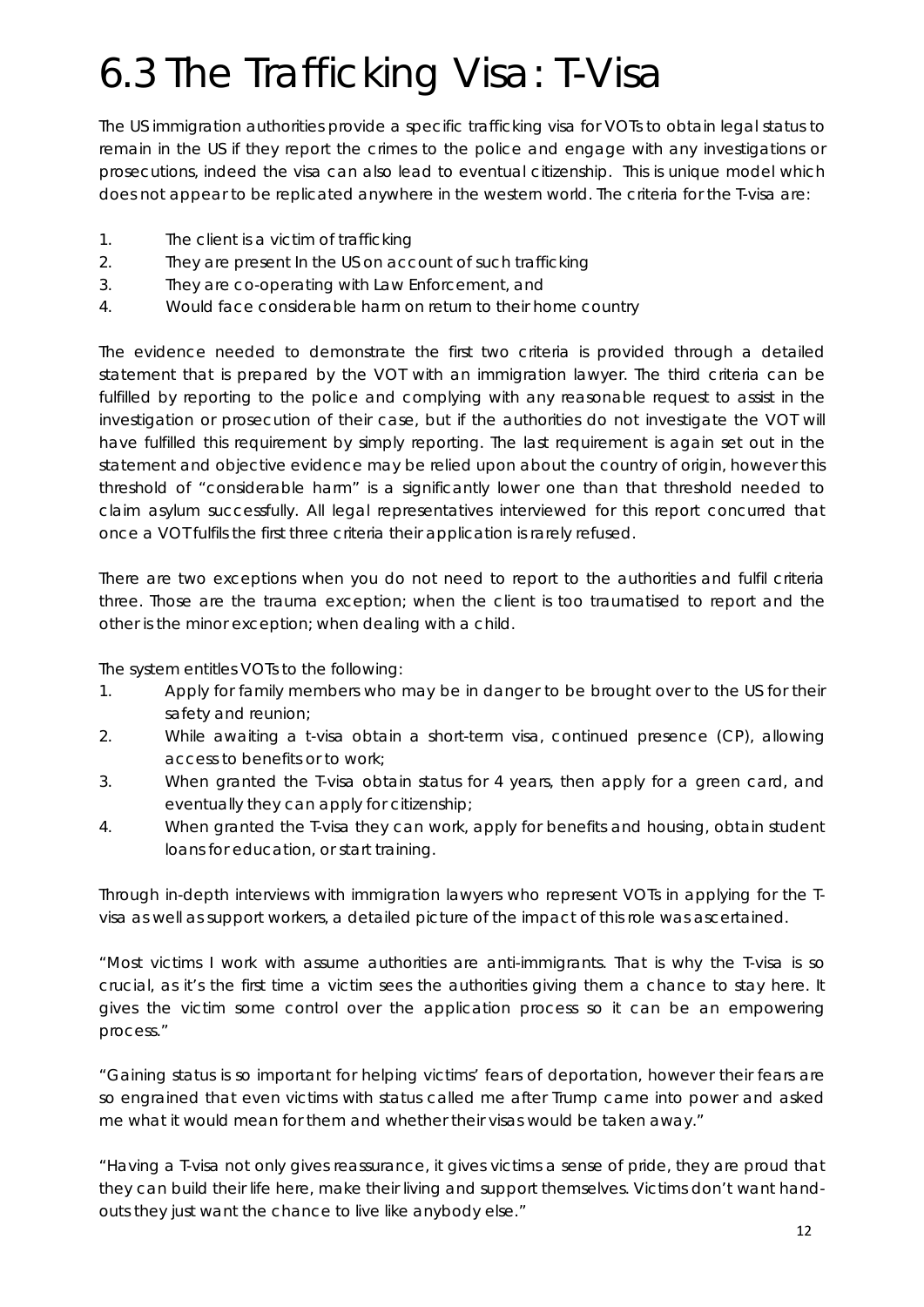*"Clients finally have faith in the state once they get their status. They feel vindication that the state truly believes them, that they* accept *that something bad happened to them and they want to help them. That's when the victim wants to help the state, they want to help them in their investigations."* US support worker

*"When you consider the victim's background, what they have been through and their vulnerabilities, obtaining legal status is not only recognition but also remedying their vulnerabilities and making their rights tangible. Accessing the T-visa is such a crucial factor on a practical level as a person is able to stabilise, they are given the right to work, earn money and* find stable housing and move beyond the trafficking. The hopes of what the T-visa can provide is *enough to motivate and stabilise, in a way to deal with the struggles and difficulties of the legal processes in the US, including prosecutions."*

*"Stabilisation is key, especially with victims from other countries, because if your fear is that back home your trafficker is going to be able to do whatever they want to do to you, then there is no reason to participate with the prosecution if you are going to go home eventually, and law enforcement know that's true and are in complete support of the T-visa system for that reason. Although sometimes it can be difficult in the case as you don't want that to be used by the defence to undermine your client; to suggest that they are making up the case to get status. But equally if law enforcement know that it's going help the client talk to them they are quick to offer it and aside from that, CP is a law enforcement tool and they know it causes stabilisation and more faith in our system."*

*"The idea of deportation is my clients' greatest fear. One of my clients begged to have her children brought over as quickly as she could as one of her friends was executed by the traffickers gang, they cut off her breasts and arms and put them on pikes around town, she was terrified to go home and terrified for her children who were still there."*

*"You can apply for family reunion on the T-visa, it's not a straight forward process but it gives victims hope, they can make do for the short time, relocate their children temporarily it gets them through until their children or family can be reunited."*

*"The T-visa is unique but you have to remember America's history with trafficking, it's similar to the UK, but America's history with slavery in general is that we held on longer than most. To the point that when people came from the UK and told us how horrified they were that we had slaves, that's what pushed us to turn that around. America doesn't like being last so in this we were first and we really tried to get some good laws in place. Law makers want to see this and want to be able to say we did this good thing and something that helped people and that's how we got trafficking law through here."*

**The T-Visa gives victims an ability to stabilise long-term. It builds trust with the authorities as most foreign national victims think they have no rights and thus fear the authorities. When victims fear deportation and safety in their home country, most would not give evidence without the possibility of staying long term in the US. Having the ability to bring your family to safety and being able to apply for them from the outset of the process is crucial. The T-visa allows the victim to truly build a future, a new life and move forward from their trafficking experience. It empowers them and provides the safety needed to engage with law enforcement.**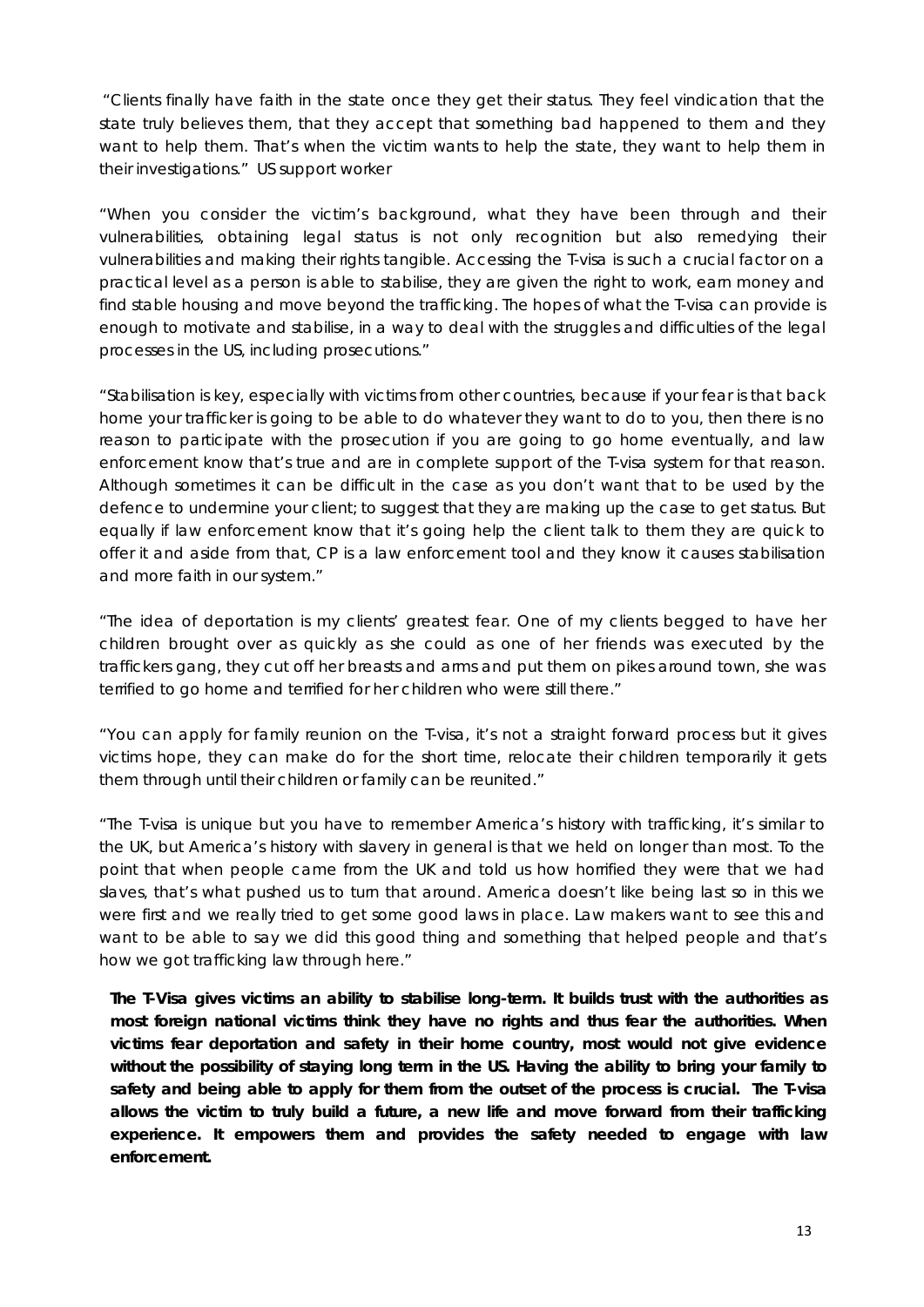# 6.4 US Research Findings

**We asked support workers and victims in the US the three questions below. The results are clear USA. The T-Visa is the biggest aid to VOTs being able to go forward with the prosecution process. Support from support professionals was also key in assisting VOTs with engaging with the CJS.**



Of all the US VOTs interviewed and surveyed 83.33% said that they were initially afraid to report to the authorities.

**What are the reasons that victims fear the authorities?**



Support professionals stated that the reasons for fearing the authorities were concern over deportation, reprisals and distrust in the authorities.



**What support elements assist victims with these issues in order to engage with the authorities?**



Again, both VOTs and support professionals agreed that the key elements assisting VOTs through the prosecution process was the prospect of secure long-term immigration status, assistance from their support workers and their lawyer.

**In the next section we will compare these findings with research from Europe and the UK.**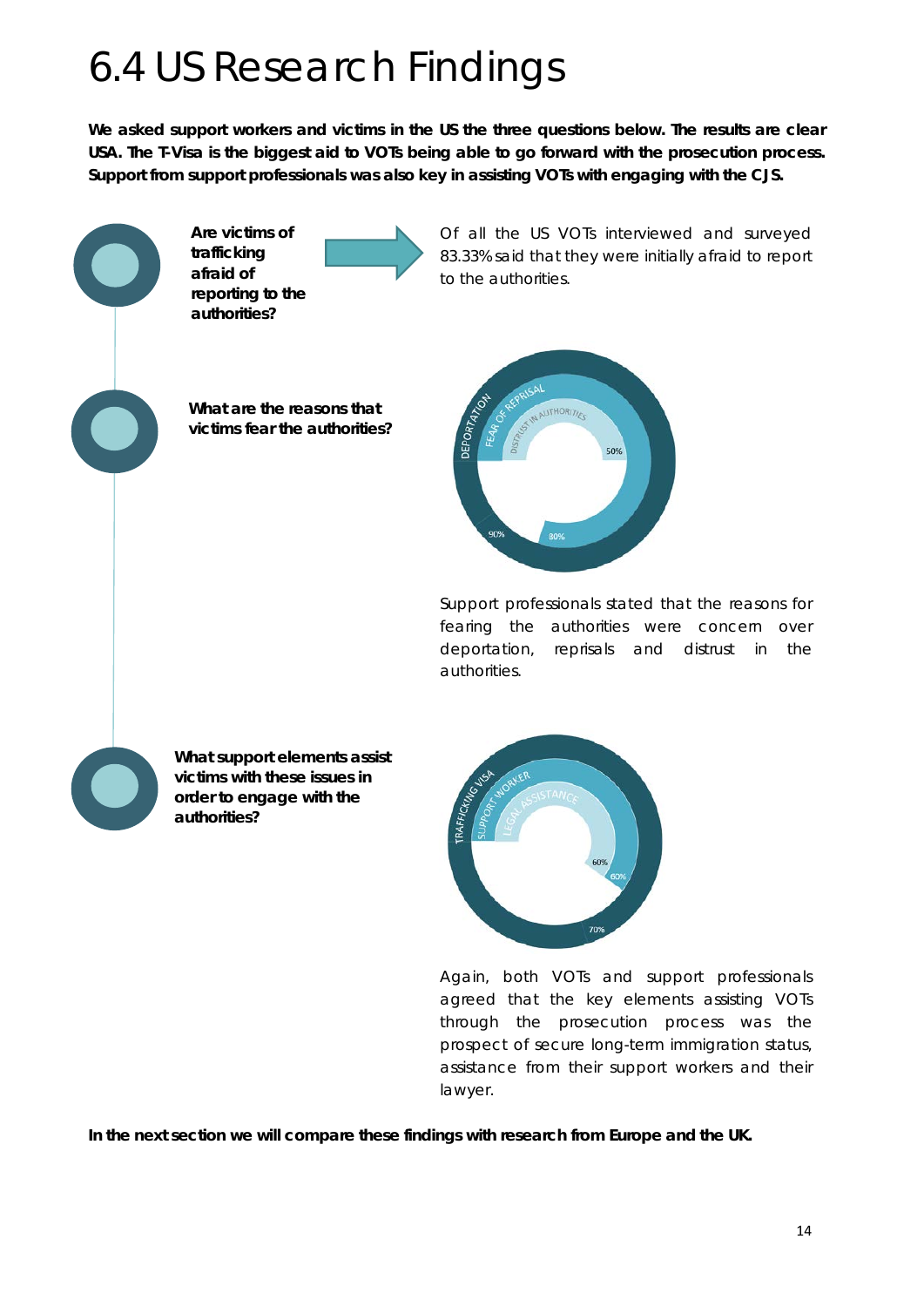# 7.1 European Support

Upon the recommendation of GRETA, the two countries that were chosen to research in Europe were Belgium and the Netherlands due to their good practice models of support for VOT. Both countries adopt an NRM system like the UK with limited leave to remain potentially granted at the end once a VOT is recognised; with no T-visa and only the potential for long term status through applying for asylum. However, there are some key differences in their support systems compared with the UK.

| Belgium                                                                                                                                        | <b>The Netherlands</b>                                                                                                                         | <b>UK</b>                                                                                                                                                                                                                                                                                                                                            |
|------------------------------------------------------------------------------------------------------------------------------------------------|------------------------------------------------------------------------------------------------------------------------------------------------|------------------------------------------------------------------------------------------------------------------------------------------------------------------------------------------------------------------------------------------------------------------------------------------------------------------------------------------------------|
| Accommodation<br>provided within the NRM<br>with support workers<br>and legal advisors within<br>the accommodation.                            | Accommodation<br>provided within the NRM<br>with support workers and<br>legal advisors within the<br>accommodation.                            | Accommodation provided within<br>the NRM only. If accommodated<br>within a safe-house support worker<br>are provided within the<br>accommodation. However only<br>around 20% of victims receive safe-<br>house accommodation. If<br>accommodated elsewhere support<br>workers can provide outreach<br>support. Legal advice is sought<br>separately. |
| Support workers assist<br>after the VOT leaves<br>NRM accommodation<br>and can assist for as<br>long as the VOT needs<br>regardless of status. | Support workers assist<br>after the VOT leaves NRM<br>accommodation and<br>can assist for as long as<br>the VOT needs regardless<br>of status. | Support workers can only assist for<br>the duration of the NRM process.                                                                                                                                                                                                                                                                              |
| Legal support is<br>available for victims to<br>be represented through<br>the prosecution process.                                             | Legal support is available<br>for victims to be<br>represented through the<br>prosecution process.                                             | Legal support is not available for<br>victims to be represented through<br>the prosecution process.                                                                                                                                                                                                                                                  |

Again, European VOT organisations support each VOT with a lawyer and a support worker, and these are usually within the accommodation facilities provided by the state. The support system surrounds them with a team who they can build relationships with. The support workers can support VOT not only during the initial NRM period but most importantly, they can assist them long term for as long as they need. This is particularly different to the UK model where VOT are only provided with short term services while they are within the NRM, and after that they are left to navigate the benefits support system by themselves. Furthermore, in both Belgium and The Netherlands legal aid is available for VOT to be represented within the criminal prosecution process and thus VOT can have legal representation throughout the prosecution, providing similar support to that which is available in the US.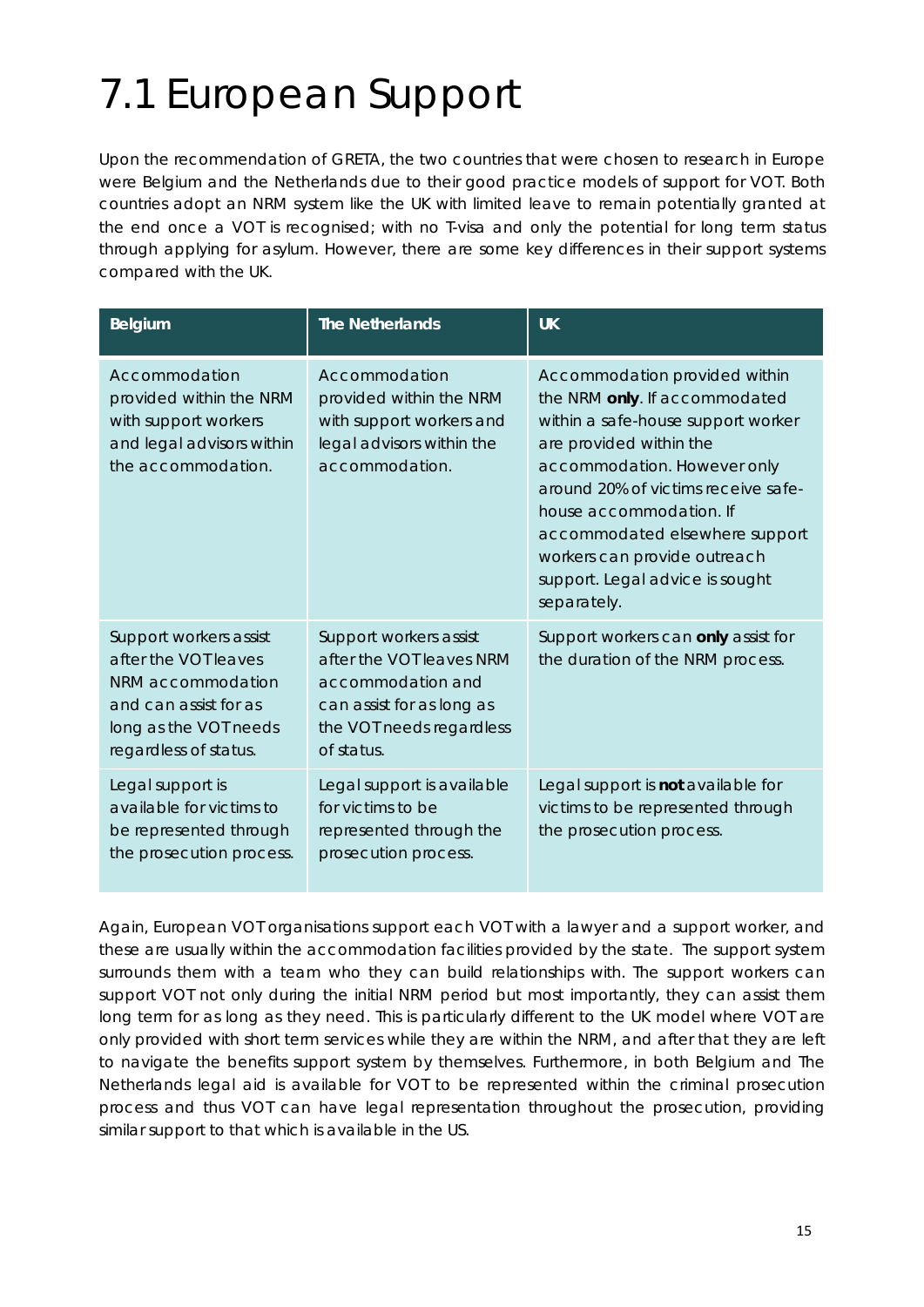# 7.2 European Research Findings

**We asked support workers and victims in the UK, Belgium and the Netherlands the three questions below. Fear of deportation was the biggest hindrance to VOTs coming forward to authorities in Europe. Support from support professionals was the key element assisting VOTs with going forward in the CJS however options for immigration need to be improved in order to assist victims.**

> **Are victims of trafficking afraid of reporting to the authorities?**

**What are the reasons that victims fear the authorities?**

Of all the UK and Europe VOTs interviewed and surveyed 90% said that they were initially afraid to report to the authorities.



**What support elements assist victims with these issues in order to engage with the authorities?**

Both VOTs and support professionals stated that the reasons for fearing the authorities were concern over deportation, reprisals and distrust in the authorities.



Again, both VOTs and support professionals agreed on two key elements of support for VOTs through a prosecution: assistance from lawyers and support workers. UK VOTs were questioned in detail about the reasons. They outlined that support workers were key to helping them stabilise, through providing access to accommodation, money, food, social and educational activities as well as therapy when needed. Victims felt that access to lawyers was crucial for them to help understand their legal rights and entitlements in the UK.

However, immigration options scored significantly lower than it did in the US. UK victims explained that there was no certainty about their future with the immigration options available. Therefore, the options were not assisting VOTs to go forward with the prosecution process. VOTs said that short term leave was not enough, as it took a long time to get benefits in place and they did not know if their leave would be extended. The uncertainly made them continue to fear removal and the authorities. Those who had applied for asylum, knew it was a long process with no guarantees, many had been refused and were awaiting their appeal and thus were again facing the same uncertainty.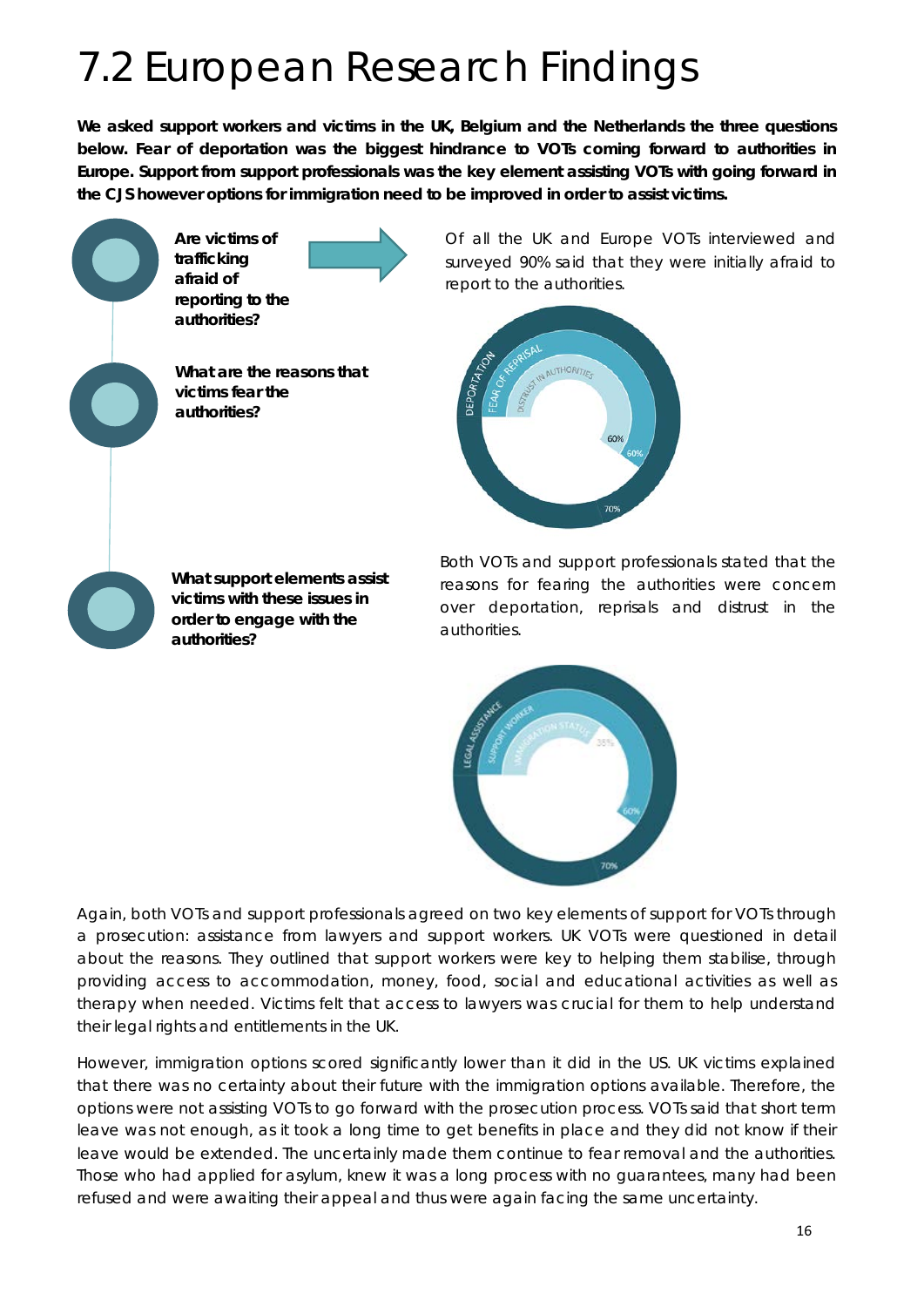# 7.3 UK Support: Support Workers

From the data gathered, we have ascertained that effective support from support workers does assist VOTs to engage with the prosecution process. However, no funding has been increased for state run victim support as yet.

Within the UK two organisations, Bakhita House and Hope for Justice were interviewed for this research. Both provide intensive support services for VOTs that are not state funded and run independently of the UK NRM system. Their services support VOTs with navigating the NRM system and accessing legal advice in order for them to access services required, however these two organisations are not dependant on VOTs having immigration status or being within the NRM system, therefore they are not constrained on how they support them. Resources are not as limited so if victims need extra support or monies for services support workers are able to access them in order to assist.

Support providers at these organisations mentioned key differences between the support they provide compared to what state providers are able to; mainly the restraints on time and resources for their VOT clients. Some support workers had also worked at state providers, and outlined they were over-stretched and unable to give enough time to build such strong relationships with their clients and understand all their support needs in order to obtain the relevant funds and services.

Furthermore, as outlined in chapter 3, the NRM support services are time bound until two weeks after the VOT leave the NRM, which is an insufficient time to secure move on accommodation, benefits and any other support services. Both Bakhita House and Hope for Justice are not constrained in this way and are therefore able to provide intensive and personalised support for as long as each victim requires; much longer than the NRM system would allow. Both organisations can assist VOT clients with reporting to the police, engaging with criminal investigations and giving evidence at trial.

So how does this support assist VOTs with engaging in the prosecution process? There is now data to show how the clients supported by these two organisations have assisted criminal prosecutions.

### **Bakhita House 2017 data:**

· 45 out of the 78 VOTs supported in 2017 were working with the police or had reported the crimes committed against them.

· 6 prosecutions of traffickers were secured as a result of evidence given by Bakhita House VOTs. Another 3 cases were proceeding to court.

· 47 years in prison, total, for the 6 convicted traffickers, thanks to Bakhita House VOTs.

#### **Hope for Justice 2018 data:**

· As of August 2018, 73% of VOTs within Hope for Justice's main support service had engaged with or were able to engage with a criminal justice process.

· Between January 2013 - August 2018 - 100% of the VOT within Hope for Justice's main support service who were called to attend trial were able to attend.

Between January 2013 - August 2018 of the VOTs Hope for Justice supported through to criminal trial - all bar two cases resulted in a successful conviction (the two cases were discontinued on points of law not victim disengagement).

When compared with the statistics of the country as a whole, the difference is stark. In 2016, 3804 people were referred into the NRM in the UK, but 162 were prosecuted and 69 were convicted. The evidence promoting adequate support as a method for enabling effective and successful prosecutions in the UK is clear. This verifies the findings in this research across the western world and substantiates the recommendations to improve VOT support in the UK.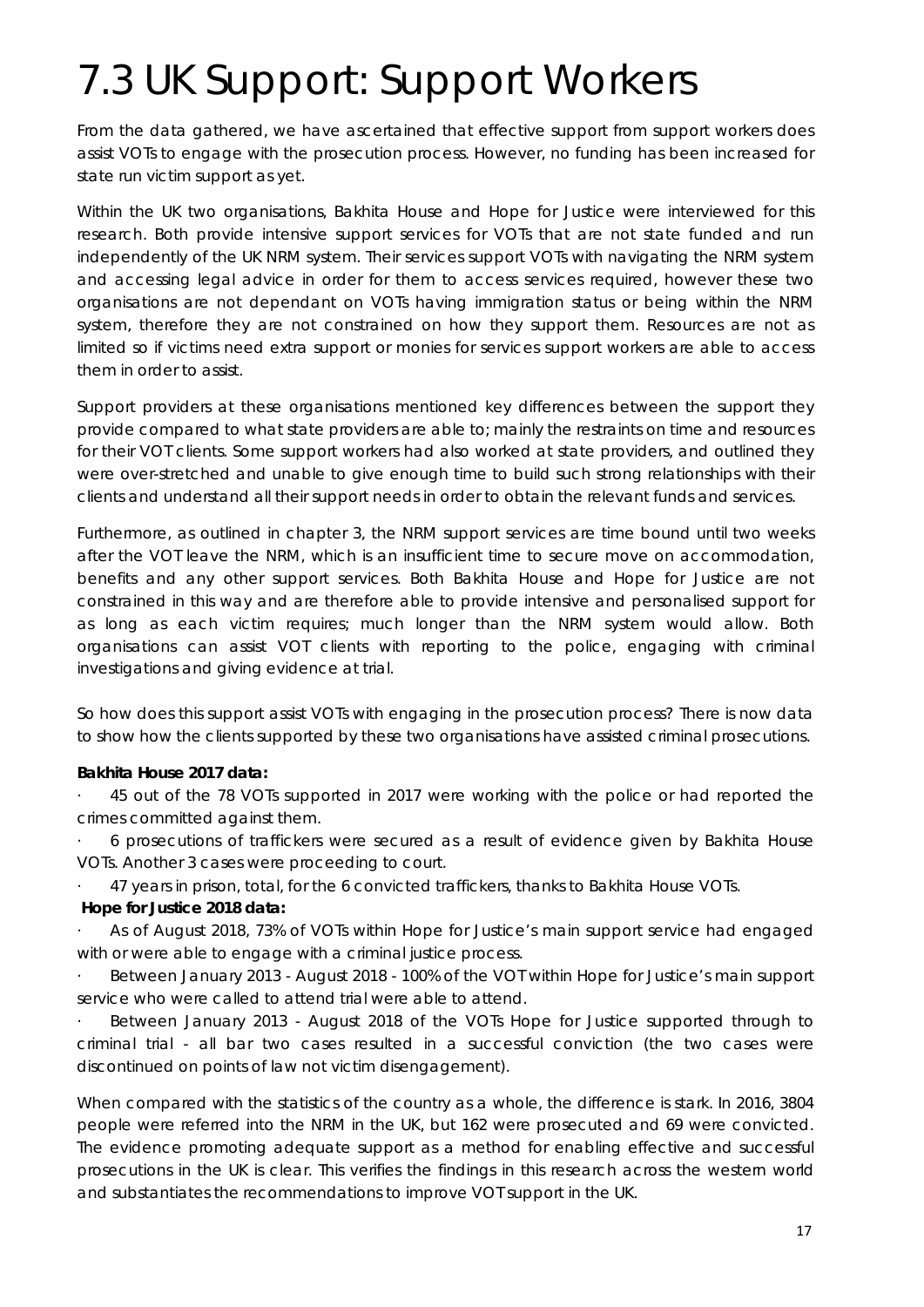# 8 Recovery from Trauma

In order to understand these findings, it is important to understand how each element of the services aid a victim's recovery and empowers them to engage with law enforcement. Every victim's experience will be unique; however, the majority will have faced trauma to some degree in their trafficking situation. Support services that assist VOTs to recover from their experiences help deal with their trauma.

The Shattered Assumptions theory was developed by Janof-Bulman in the 1980s and identifies that trauma changes the core beliefs and views, it shatters assumptions that the world is a meaningful and just place, people are kind and trustworthy and the self is invulnerable and has some control. It is crucial that the authorities work to rebuild that trust in the victim; only with the right support services will victims be empowered to move forward and to engage with the CJS.



Maslov's theory is that every person is capable and has the desire to move up this hierarchy of needs toward a level of self-actualization. Unfortunately, progress is disrupted by a failure to meet lower level needs. Indeed, the lower levels each need to be achieved to some extent before a person can move on to achieve those higher up the pyramid. A victim who has endured significant trauma will need even more support with these areas in order to move forward with their recovery.

It is clear that without the first three levels of needs met a victim of trafficking will not have the selfesteem and confidence needed to move forward and engage with the authorities, to give evidence against their traffickers and ask for redress.

The data from victims and support workers across the globe detailed in this report corroborates this. When asked what the victims need when they first flee their trafficking situation, the response was clear; the victim's priority is the basic needs of housing and subsistence monies (level 1 needs). When asked what stopped victims from coming forward and reporting to the police earlier, it is clear that victims distrusted the authorities and feared reprisals from their traffickers against themselves and their family (level 2 needs). The majority of victims that had secured immigration status said having a right to reside helped them with engaging with the police and prosecution process, as they were able to stabilise and build a future in one place to establish a place of belonging (level 3 needs).

It is clear that the process of moving through the first three levels is a lengthy course; especially where victims have been abused for years, decades and in some cases their whole life, this process can take several years and indeed some may never fully recover. In any case the UK model of support clearly falls short of meeting these needs as victims are only entitled to accommodation and support in the NRM process, which is at the moment set at 45 days. Although it can be longer, it is always uncertain for the individual how long it may be. As mentioned previously, the current Victim Support Bill is for support to be extended to a year. Without longer term stable support, it will be almost impossible for the majority of victims to recover or at least stabilise. In order to gain the confidence and self-esteem required to see through a lengthy prosecution of their trafficker, often several years long, much lengthier support will be required. Thus in order to actualise our government's resolute stance on law enforcement and increasing prosecution of traffickers, longer term status and support services need to be in place.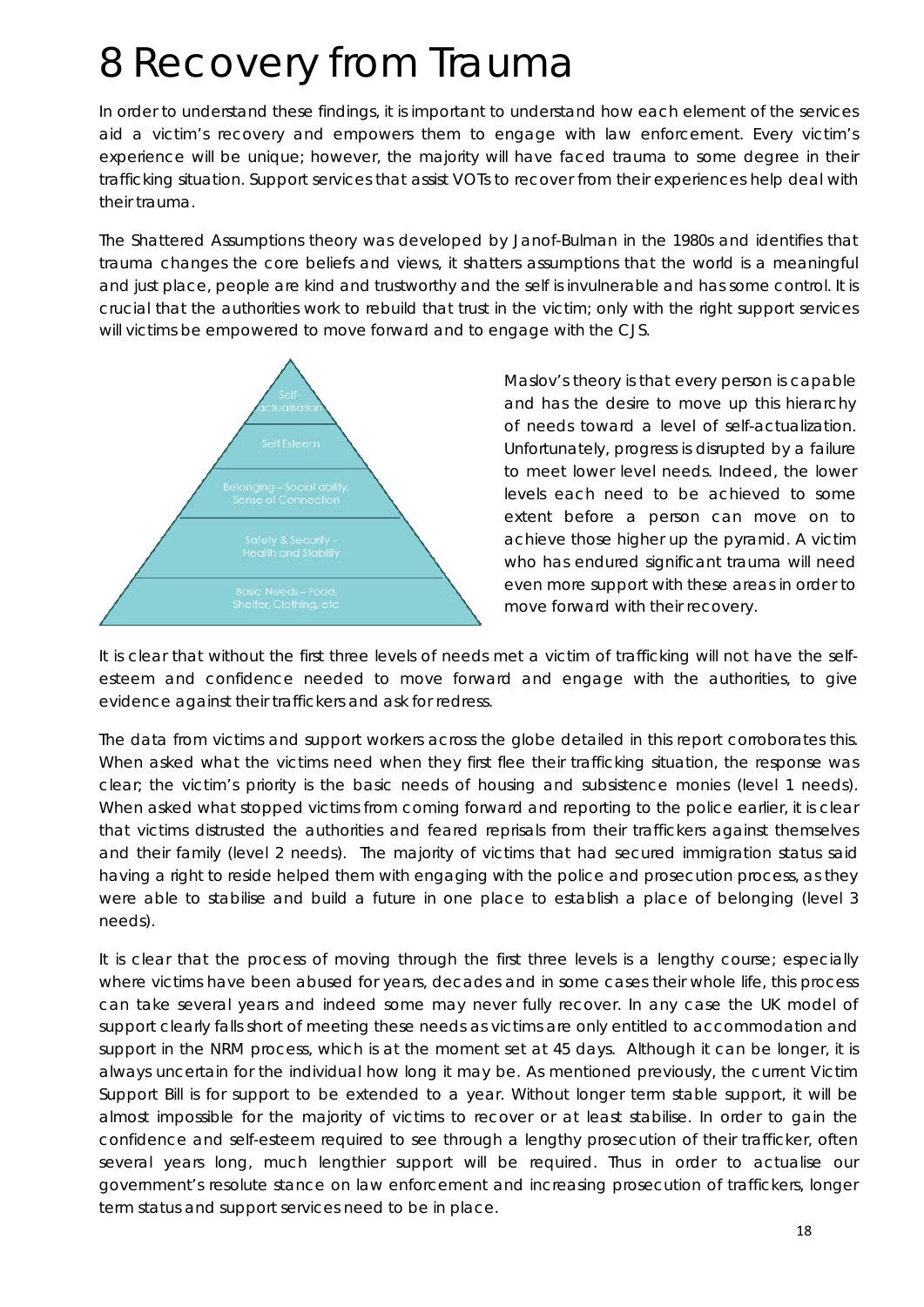## 9 Summary of Findings

|                                                                                                            | <b>United States</b>                                                                                                                         | <b>Belgium &amp; Netherlands</b>                                                                                                                                                                     | <b>United Kingdom</b>                                                                                                                                                                                                               |
|------------------------------------------------------------------------------------------------------------|----------------------------------------------------------------------------------------------------------------------------------------------|------------------------------------------------------------------------------------------------------------------------------------------------------------------------------------------------------|-------------------------------------------------------------------------------------------------------------------------------------------------------------------------------------------------------------------------------------|
| <b>Are victims</b><br>afraid of the<br>authorities?                                                        | Yes                                                                                                                                          | Yes                                                                                                                                                                                                  | Yes                                                                                                                                                                                                                                 |
| What are the<br>main reasons<br>victims are<br>afraid of the<br>authorities?                               | Fear of Deportation<br>Fear of Reprisals<br>Distrust in authorities                                                                          | Fear of Deportation<br>Fear of Reprisals<br>Distrust in authorities                                                                                                                                  | Fear of Deportation<br>Fear of Reprisals<br>Distrust in authorities                                                                                                                                                                 |
| What systems<br>are being<br>offered to assist<br>victims with<br>these issues?                            | Trafficking Visa (T-Visa)<br>Long term support<br>workers to assist with<br>socio-economic issues<br>Victim representation<br>throughout the | Possibility of grant of<br>short term leave to<br>remain which can be<br>extended<br>Long term support<br>workers to assist with<br>socio-economic issues<br>Victim representation<br>throughout the | Possibility of grant of<br>short term leave to<br>remain which can be<br>extended<br>Short term support<br>workers to assist with<br>socio-economic issues<br>within the NRM only<br>No options for victim<br>representation in the |
|                                                                                                            | prosecution process                                                                                                                          | prosecution process                                                                                                                                                                                  | prosecution process                                                                                                                                                                                                                 |
| Which of the<br>systems offered<br>are actually<br>assisting victims<br>to engage with<br>the authorities? | Trafficking Visa (T-Visa)<br>Support workers<br>Legal assistance                                                                             | Support workers<br>Legal assistance                                                                                                                                                                  | Support workers<br>Legal assistance                                                                                                                                                                                                 |

This research is the first to look at the engagement of VOTs in the prosecution process. It analyses the impact of victim services on a VOTs' ability to provide evidence. The research shows positive impact of receiving appropriate support services, enabling VOTs to engage effectively in the CJS.

The results demonstrate how fear of deportation or removal and reprisals from traffickers are the crucial factors for VOTs fearing reporting this crime to the authorities. This concern was found across the countries researched in the western world, and is understandable given the majority of VOTs to the west are trafficked from countries less economically developed, where there is little protection for victims against their traffickers if they were to return.

It is clear that the US has the strongest services available to VOTs, with a specific long-term trafficking visa giving legal status to VOTs, enabling them to obtain long term support services and specific legal representation through the CJS. The UK is the weakest in this respect with no specific long-term trafficking visa, only the possibility of short-term grants of leave (which as outlined above only a small proportion of victims actually receive) which subsequently needs to be extended, thus not providing long term security. The UK also only has short term support services and no access to legal representation through the CJS. European countries do offer long term support and specific legal representation through the CJS, but offer similar immigration options to the UK.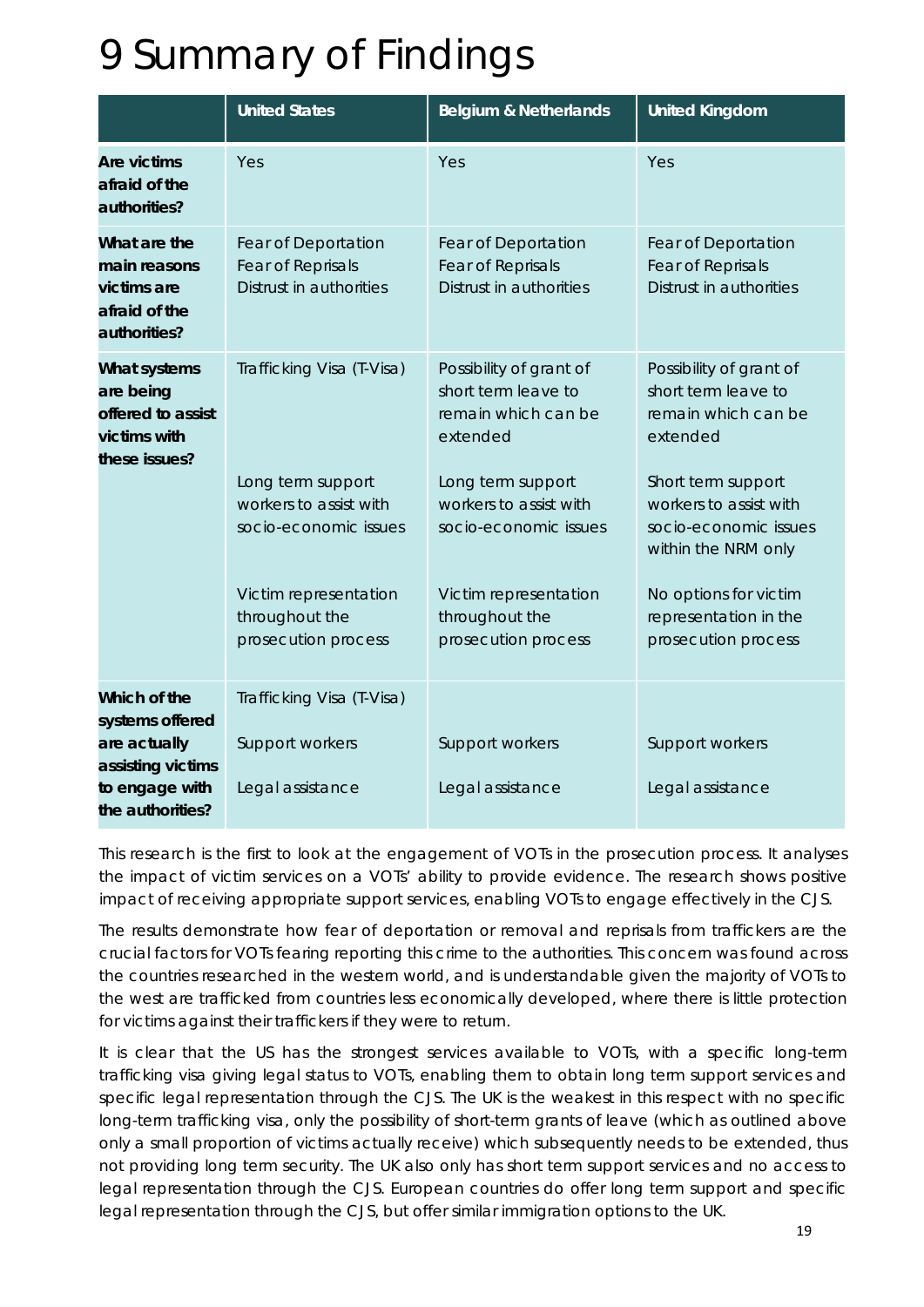# 10.1 Conclusions

This research has highlighted many of the concerns of VOTs and their support workers across the US and Europe. The results show similar patterns, that victims of trafficking require long-term stability in order to recover. Longer-term immigration status enables longer-term support from both a legal and socio-economic perspective. The prosecution process can be a long and complicated process and without this support in place, victims struggle to engage with the CJS. The US and Europe both have models for long term support for victims; however, the UK is lagging behind.

The Modern Slavery Act has been criticised for its focus on law enforcement and lack of victim support.<sup>[17](#page-28-0)</sup> The National Audit Office recently produced a damning report assessing the success of the MSA at the end of 2017.[18](#page-28-1) It set out that "there have been few prosecutions and convictions for modern slavery offences. For example in 2016, only 80 defendants were prosecuted under the Modern Slavery Act. It went on to state that "there has been increasing use of the Modern Slavery Act to prosecute defendants, although the overall volume of prosecutions related to modern slavery is relatively small". This research has highlighted the importance of adequate support for effective law enforcement; to enable a victim to engage in the prosecution process. Without appropriate victim support the UK will not see a marked improvement in its successful prosecution rates.

#### 1. Support workers

The Modern Slavery (Victim Support) Bill<sup>[19](#page-28-2)</sup> currently going through parliament, proposes that victims should have one year of leave guaranteed if they are recognised as a VOT and support workers should be provided throughout that year. This would be a significant step to improve the UK's offering, however, both the US and mainland Europe have access to support workers for as long as a victim requires. Indeed, the vast majority of prosecutions take several years and consistent support is extremely crucial throughout that process.

The research findings in this paper demonstrate that access to support workers is a crucial tool which the UK is offering and helps VOTs come forward to report the crime as well as proceeding with an investigation. The majority of UK VOTs questioned, who had engaged with the police and prosecution process, identified that having a support worker was a key element in enabling them to do so. Support workers assist with victims' socio-economic issues in order to help them stabilise enough to engage with the authorities. Support workers built VOTs trust by taking the time to understand their needs and providing access to the appropriate support services. VOTs felt that their distrust of authorities was a considerable hurdle in them engaging with the CJS. Victims highlighted the need to have support from a confidante who they can build a trusting relationship with over a significant period of time.

Based on these findings, extended support from support workers should be the focus for funding in the UK. By providing appropriate support for a longer period, VOTs will have adequate long-term assistance. This research endorses the recommendations for extended support for one year under the current Victim Support Bill and goes further to recommend that support workers are in place for longer, throughout the prosecution process and beyond. Indeed, both the US and the other European countries offer long term support workers for as long as VOTs require. Since the enactment of the MSA there has been increased funding announced for law enforcement dealing with trafficking, however this research shows that funding will be futile without appropriate investment in support services.

[content/uploads/2017/12/Reducing-Mo](https://www.nao.org.uk/wp-content/uploads/2017/12/Reducing-Mo)

**.** 

<span id="page-28-0"></span><sup>17</sup> https://www.antislavery.org/analysis-modern-slavery-act/

<span id="page-28-1"></span><sup>18</sup> National Audit Office Report - Reducing Modern Slavery – December 2017 [\(https://www.nao.org.uk/wp-](https://www.nao.org.uk/wp-content/uploads/2017/12/Reducing-Mo)

<span id="page-28-2"></span><sup>19</sup> https://services.parliament.uk/bills/2017-19/modernslaveryvictimsupport.html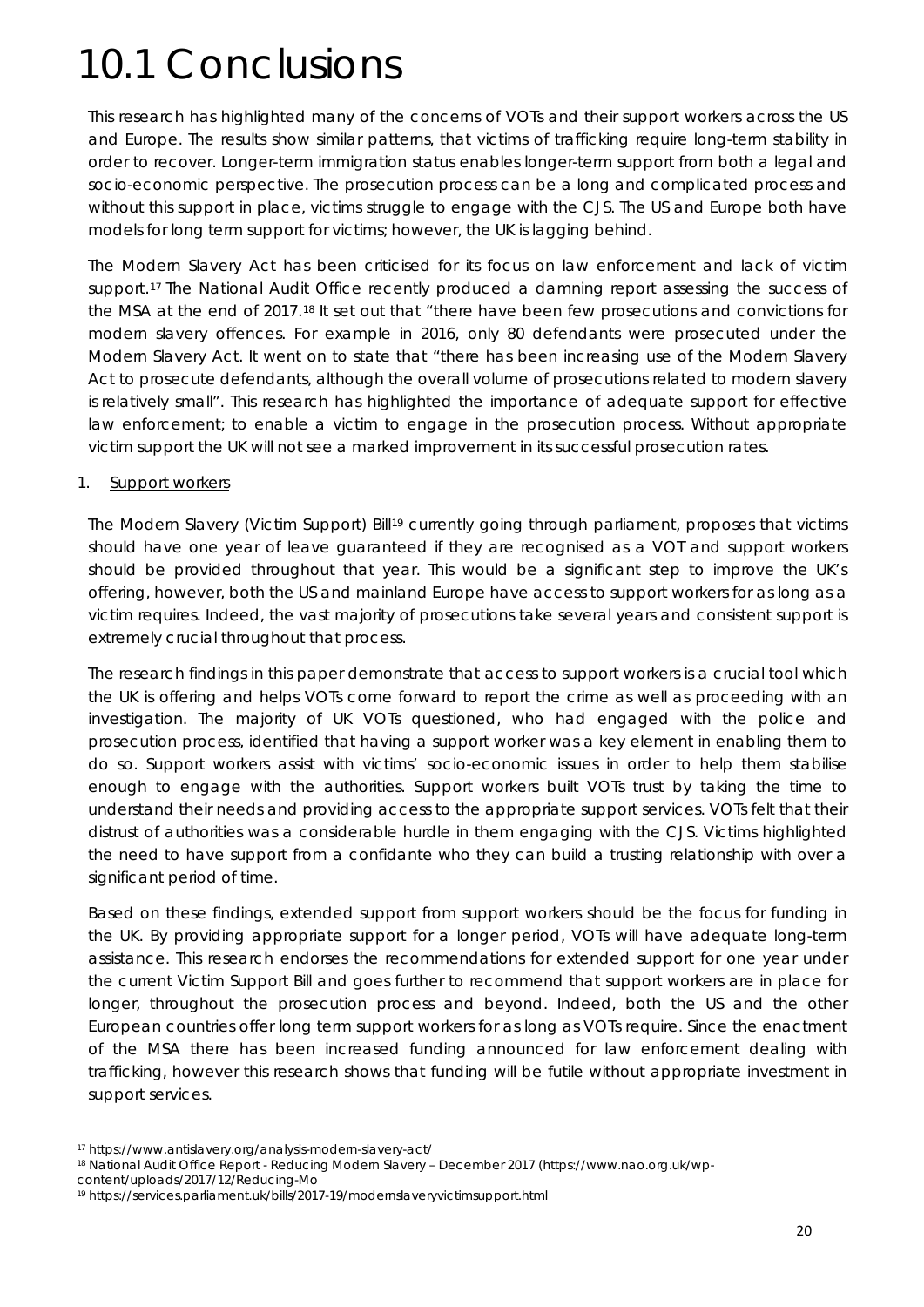### 2. Immigration status

1

Lack of immigration status is identified by UK victims as a significant hurdle in them engaging with the police and prosecution, as they fear removal to their country of origin. Victims fear removal as often traffickers have power in their home country and VOTs may face reprisals or re-trafficking. Victims continue to feel the force of the hostile environment in the UK which often treats them as immigration offenders before protecting them as victims. Thus, there is strong reasons for VOTs to fear deportation and the authorities. We should be aiming to minimise uncertainty, provide leave for longer periods and make immigration decisions promptly, to give victims security to move forward with law enforcement.

Both US VOTs and support providers identify accessing the Trafficking Visa (T-Visa) as a significant factor in victim's ability to continue to engage in criminal proceedings. The T-visa grants 4 years leave and can lead to settlement, whereas UK authorities usually only grant one year to recognised VOTs. This can be extended at the end of each year, but there is no guarantee of an extension being granted and no clear route to settlement. Although applicants may in some circumstances be able to apply for asylum, this is a much longer process and more uncertain than the T-Visa in the US. All support workers in the US stated that their clients were rarely refused a T-visa, compared to asylum which has a higher threshold and victims routinely needed to go through appeals processes. Given that VOTs identify their fear of being removed as the main reason they fear the authorities, offering longer term security to VOTs will inevitably be crucial factor to their ability to engage with the CJS. Indeed, the Council of Europe Convention on Action against Trafficking in Human Beings (ECAT) to which the UK is a party sets out that residence permits should be offered for those co-operating with the authorities and it specifically states for the reason that victims are deterred from contacting authorities for fear of being immediately send back to their country of origin.[20](#page-29-0) Consequently, it is strongly recommended that the UK extend the period of leave granted to VOTs.

The UK government fear that allowing a specific longer-term trafficking visa will be a pull factor to the UK, that many will fraudulently come to the UK in order to obtain such a visa. However there has never been any evidence of this. In fact, the figures suggest that there are thousands of victims who are not coming forward each year and so we have the opposite problem that victims are not forthcoming. In the US they have never fulfilled their quota for 10,000 available T-visas a year and indeed not even filled half of the quota of the potential amount claimed.[21](#page-29-1) The UK authorities already put VOTs through a vigorous credibility check before granting leave to remain as do the immigration tribunals. Indeed, many victims who enter the NRM receive negative conclusive grounds decisions and engage in legal challenges before these are reconsidered. Furthermore, as one US lawyer pointed out "all support systems will always have an element of fraud but that doesn't mean we don't have them in place to protect people who are genuinely in need. We don't shut down the state benefits because of a small minority of dishonest applications". Having to deal with a very small number of fraudulent applications compared to the majority of VOTs who are unable to obtain the support needed to prosecute this crime, on balance clearly weighs in favour of more supportive system.

Those concerned about the potential cost this system where government budgets are already stretched, need to consider the money invested into increasing law enforcement. That funding will be redundant if not bolstered with funding for victim support. A recent report from the Anti-Trafficking Monitoring Group, found that there were two main factors which impacted the authorities' ability to mount a prosecution; inadequate support for victims and the lack of resources. The findings in that report, and here, supports the call for increased investment in adequate long-term support for VOTs.[22](#page-29-2) The UK must commit to such funding and commit to the prevention of this crime.

<span id="page-29-2"></span><span id="page-29-1"></span><span id="page-29-0"></span><sup>20</sup> Explanatory Report to the Council of Europe Convention on Action against Trafficking in Human Beings 21https://www.uscis.gov/sites/default/files/USCIS/Resources/Reports%20and%20Studies/Immigration%20Forms%20Data/Victims/I914t\_visastatistics\_fy201 22 ATMG - Before the Harm is Done Examining the UK's response to the prevention of trafficking September 2018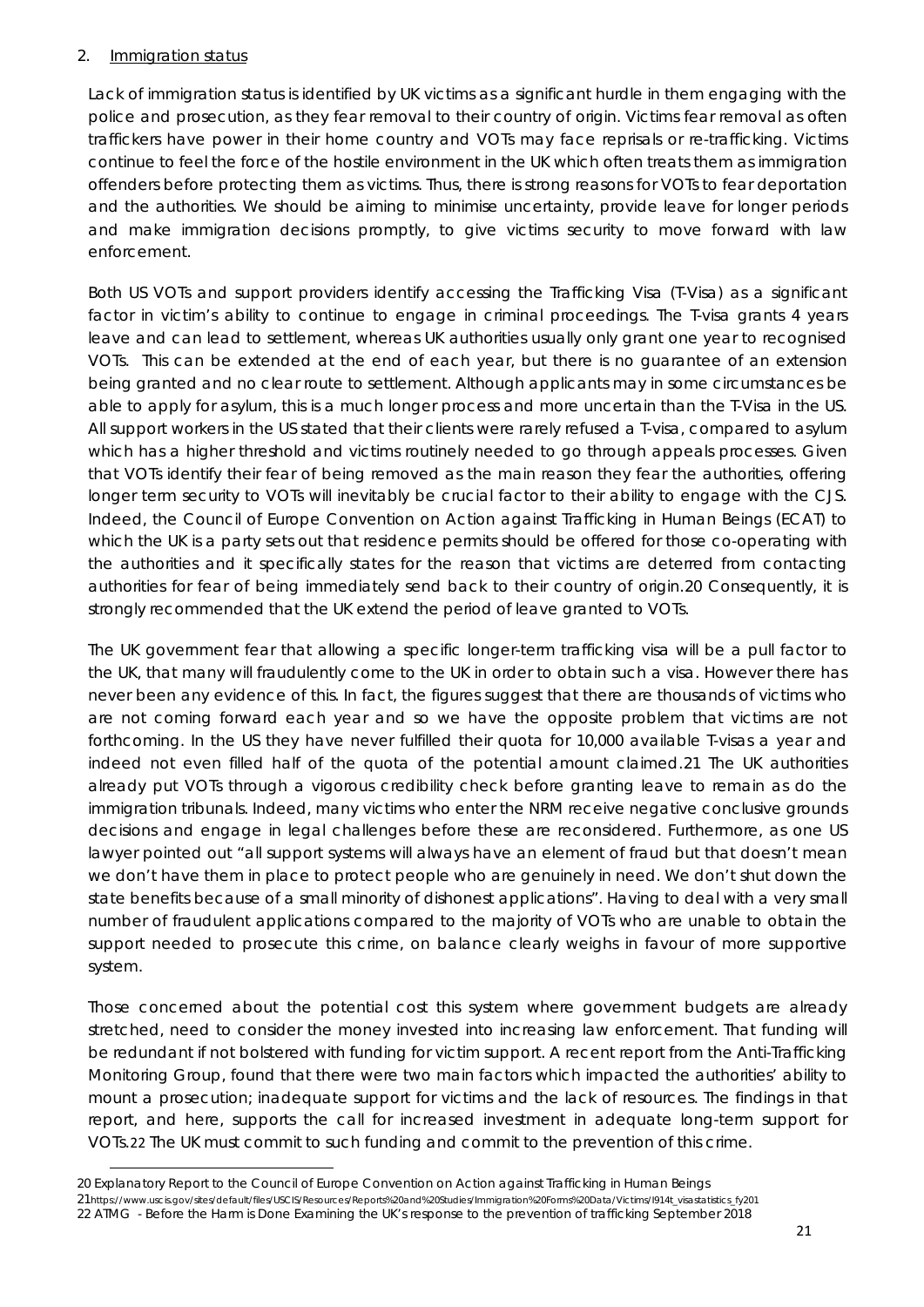### 3. Legal Representation

Finally, VOTs in both the USA and the European countries visited are all offered legal representation throughout the prosecution process, giving them the same rights to representation and legal advice as the perpetrators of the crimes. VOTs in those countries identified this as being of significant assistance to VOTs when engaging with the CJS. The lawyer can work with the prosecuting authorities to ensure that the victim is treated as such and not criminalised or punished unfairly for any of the activities in which they were forced to partake or witness. It is important that prosecution rates are improved but this should be done by pursuing those responsible for the criminal exploitation, not by criminalising the victims. This level of protection will bolster VOTs' confidence to come forward and engage with the authorities; options for this should be explored in the UK.

The Modern Slavery Act has allowed for restitution through criminal proceedings but victims are not represented in the proceedings and not able to make any applications throughout. This report's findings show legal representation is key in enabling VOTs to give evidence without incriminating themselves and protecting them from criminalisation itself. The victim neds to be recognised as a victim and the UK is indeed falling short on this as well. Indeed, the law has been amended in the US to allow for this type of legal representation in the criminal courts and it is slowing becoming more widely practised. The Netherlands model allows for legal aid for legal representation for victims through the prosecution process and the Belgium model allows for legal advisers trained in this area to be assigned to each victim. It appears the UK is falling well behind in this respect.

The example of VOT D earlier in Section 6 illustrates how unsupported VOTs are becoming criminalised in the UK and the real criminal gangs go untouched. This case is not a one off and cases such as these are widespread, although the authorities to do have data on the exact numbers.<sup>[23](#page-30-0)</sup>

Fiona Mactaggart, former co-chair of the all-party parliamentary group on human trafficking and modern-day slavery, said "*It is all very well for the prime minister to say that Britain has world-leading legislation on modern-day slavery. The problem is we're not effectively implementing it... The Home Office still sees trafficking as an issue of immigration … these are people who are being sold, they are slaves, but we just look the other way. The state is completely failing in basic human responsibility to these victims".*[24](#page-30-1) The UK has adopted in criminal law some provisions ensuring that persons forced to commit a crime while being trafficked shall have a defence from prosecution for this crime, however these do not go far enough.[25](#page-30-2) No prosecution should be started against a victim and without appropriate access to legal representations from the outset this practice is still happening. Having victim representation in the CJS will go some way towards raising trafficking issues in the consciousness of the criminal courts, prosecutors and also more importantly law enforcement agencies on the front line. The UK must ensure victims are treated as victims in order to achieve protection from and prevention of this crime.

### 4. Further observations

This research looked into victim support and the links with the trafficking prosecution process. From this it is clear that prosecution processes cannot be carried out in silo and much more work is needed across disciplines of support; immigration, legal, therapy, social, subsistence. There is a great need to take this research further through longitudinal studies with larger sample sizes in the UK, to analyse the details of the correlation between effective support and increased victim engagement in the CJS.

<span id="page-30-0"></span>**<sup>.</sup>** <sup>23</sup> ATMG - Before the Harm is Done Examining the UK's response to the prevention of trafficking September 2018

<span id="page-30-1"></span><sup>24</sup> https://www.theguardian.com/global-development/2016/dec/20/uk-condemned-for-deporting-survivors-of-trafficking-backto-vietnam

<span id="page-30-2"></span><sup>25</sup> http://www.prisonreformtrust.org.uk/Portals/0/Documents/Still%20No%20Way%20Out%20full%20report.pdf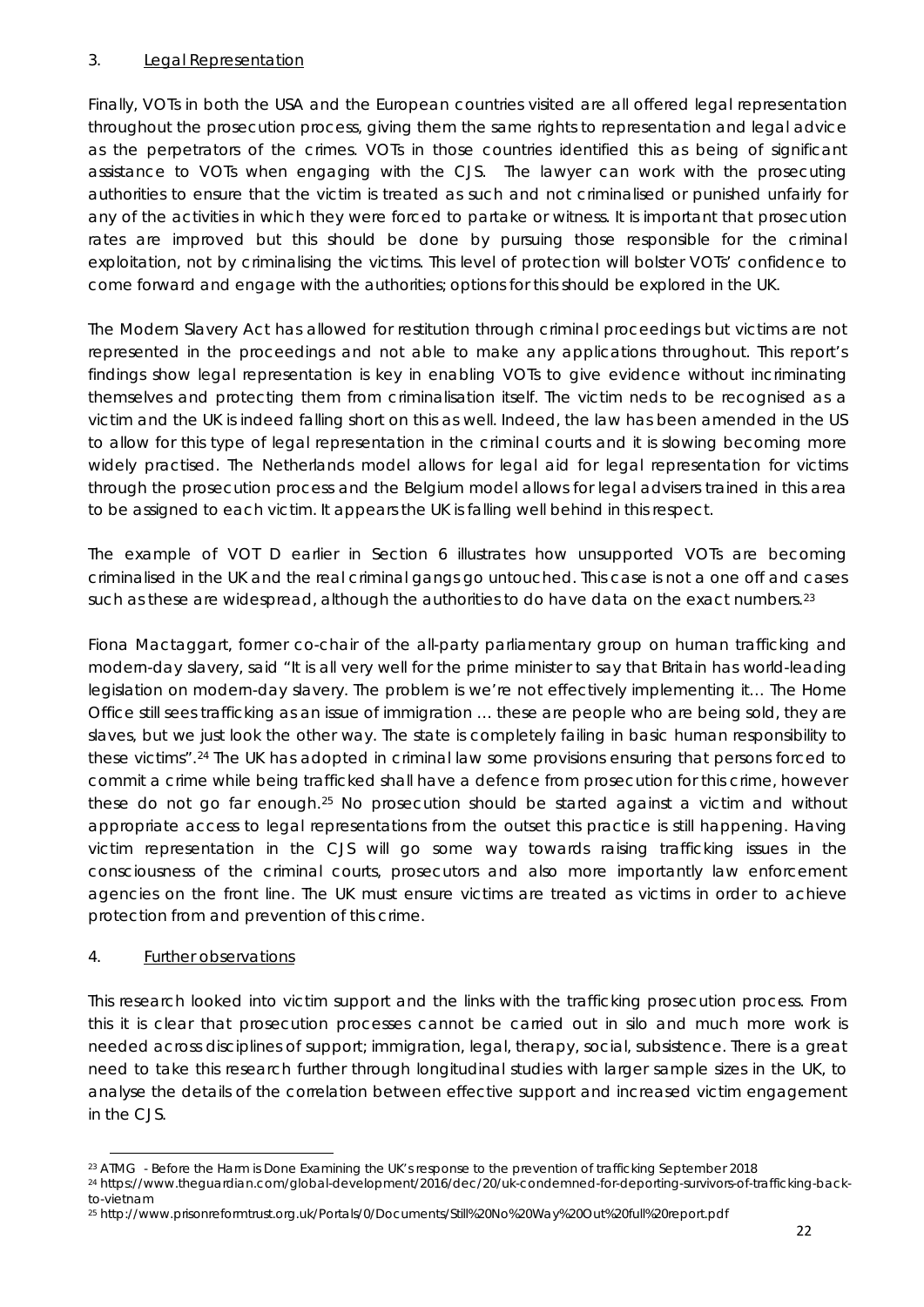# 10.2 Recommendations

This comparative study has highlighted the strengths and weaknesses of the support systems across the UK and Europe. We analysed how support effects VOTs' ability to engage with the police and the prosecution of the perpetrators of this crime. In light of these findings we are able to make recommendations for the UK to develop its own support systems in order to empower VOTs to engage with law enforcement:

- 1. Extensions to the duration of support services for VOTs, support workers to assist in socioeconomic issues, pastoral support and therapeutic activities.
- 2. Longer periods of secure immigration status for VOTs in order to ensure longer term stability in order to start recovering and engaging with the CJS
- 3. Provisions for specialist legal representation throughout the CJS for victims.

We explored psychological theories of trauma, how victims' self-esteem and trust is shattered by their trafficking experiences. It is clear that specialist support services will be needed to assist their recovery and ability to engage in prosecuting their trafficker/s. If we go back to Maslow's hierarchy of needs, we see that without support workers assisting with basic needs of shelter and security, VOTs will not be able stabilise. Immigration status gives VOTs stability and a sense of belonging which helps build self-esteem. Legal representation aids their confidence to engage fully with the CJS.

We considered support systems of the USA, Belgium and the Netherlands and noted their stronger support models. This raises the question as to whether their prosecution rates are better than the UK. As specific trafficking offences only came into force fairly recently, thus existing data is quite sparse. However, the available data does suggest that the UK is falling behind these countries in terms of the numbers of prosecutions and convictions. For example, consider the UNODC data from 2016 below.[26](#page-31-0)

|                     | UK | USA | Belgium | <b>Netherlands</b> |
|---------------------|----|-----|---------|--------------------|
| <b>Prosecutions</b> | 98 | 335 | 353     | $\neg$ 11<br>ັ     |
| Convictions         | 39 | 184 | 84      | 109                |

The numbers of prosecutions and convictions for the UK are considerably lower than the other countries. It is especially surprising that countries with much smaller populations would have higher numbers of prosecutions and convictions. One may suggest that the reason for such higher numbers in the USA was due to the size of the population, but in actual fact the number of potential victims in the UK were higher than the USA that year (3805 victims referred into the NRM compared to 3388 victims detected in the USA). Indeed, these numbers are too small to analyse fully and additional research will need to be carried out to examine this further as more data is captured. Nevertheless, we can already see the positive effects of strong support systems in the UK from the data provided by Bakhita House and Hope for Justice, which show that they had 58% and 73% engagement with the authorities which is significantly higher than the UK average. Thus the existing data strongly supports the research findings here, suggesting a positive correlation between effective support and higher rates of engagement with the authorities, which inevitably lead to increased prosecutions and convictions of traffickers, a true deterrent and method of prevention for this crime.

Only with the three components of support identified above: longer term support workers, longer term immigration status and legal representation through the prosecution process, will VOTs have the appropriate support and security needed to fully engage in the CJS, therefore improving the UK's ability to successfully prosecute traffickers and aid prevention of this abhorrent crime.

<span id="page-31-0"></span>**<sup>.</sup>** <sup>26</sup> https://www.unodc.org/unodc/data-and-analysis/glotip.html